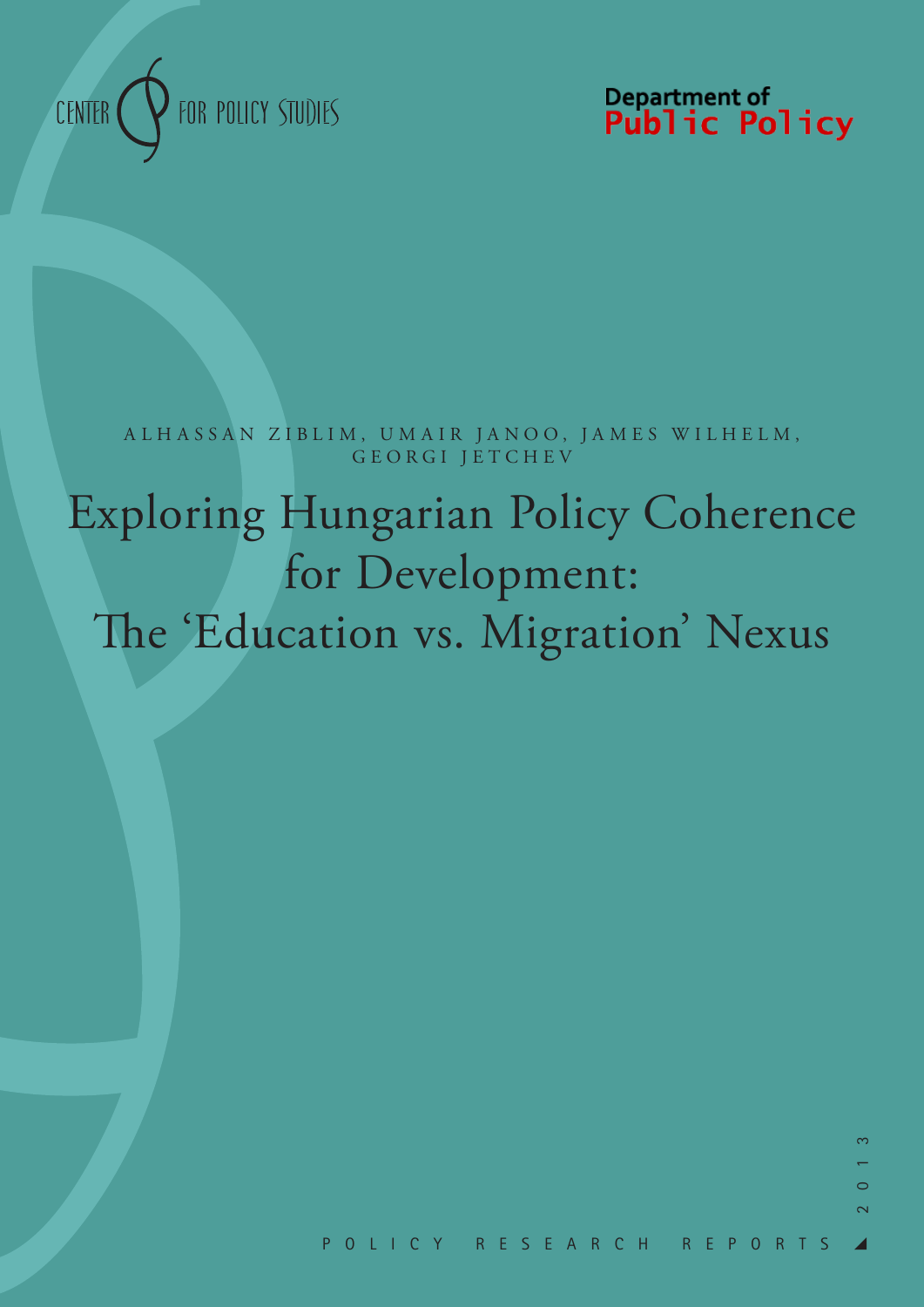#### ABOUT THE PROJECT

This study was commissioned by the Hungarian Association of NGOs for Development and Humanitarian Aid (HAND Association), Budapest. It was conducted and recognized in partial fulfillment for the "Policy Labs" course within the Department of Public Policy at Central European University. Policy Labs are part of the MA curriculum. They give an opportunity for small teams to work for external clients producing and presenting policy relevant research that will be used for advocacy, assessment and development. Clients are civic organizations, donors, research centers and international organizations. The Policy Lab focusing on this project for the IFRC was mentored by Andrew Cartwright, Research Fellow at Central European University's Center for Policy Studies.

#### ABOUT THE PAPER SERIES

Policy Research Reports are occasional studies that provide support or background information for wider research projects. They include reviews of scientific literature, state of the art reports, and country studies. They are works in progress and offer practical combinations of academic and policy writing.

Alhassan Ziblim, Umair Janoo, James Wilhelm, and Georgi Jetchev were students in the Master of Arts program of the Department of Public Policy at Central European University during the 2012-2013 Academic Year.

The views in this report are the authors' own and do not necessarily reflect those of the Center for Policy Studies, Central European University, the Hungarian Association of NGOs for Development and Humanitarian Aid or any its entities.

This text may be downloaded only for personal research purposes. Additional reproduction for other purposes, whether in hard copies or electronically, requires the consent of the author(s), editor(s). If cited or quoted, reference should be made to the full name of the author(s), editor(s), the title, the research project, the year and the publisher.

CENTER FOR POLICY STUDIES CENTRAL EUROPEAN UNIVERSITY

Nador utca 9 H–1051 Budapest, Hungary cps@ceu.hu http://cps.ceu.hu

© Central European University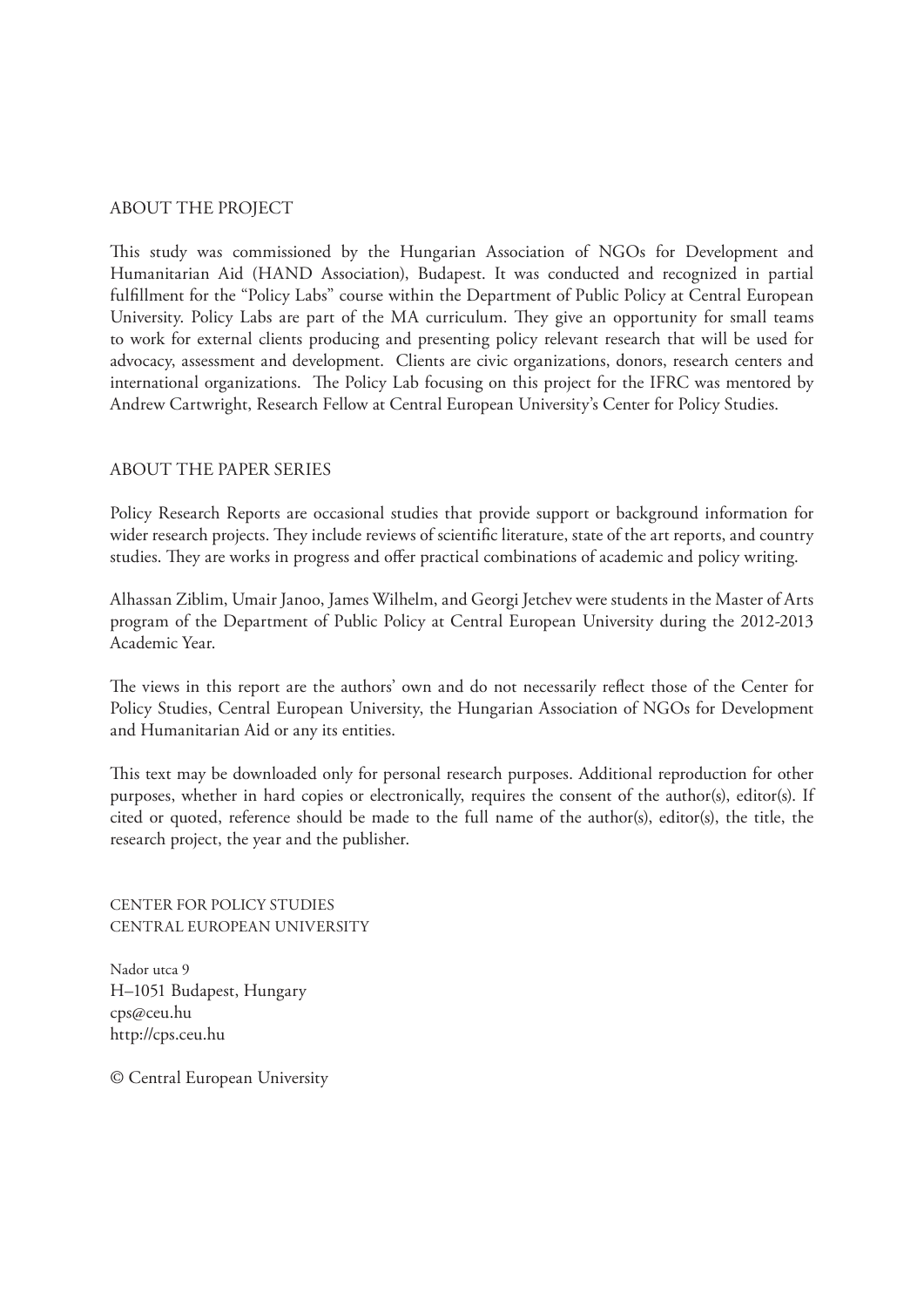# *Introduction*

The aim of this policy report is to investigate the interplay between Hungary's higher education policies towards foreign students and professionals (especially from developing countries) and its migration policy. The research seeks to identify instances where education-based development assistance might come into conflict with other public policy goals such as reducing illegal immigration. However, instances of student visa denial on false (or at least not substantial) grounds may also occur and will be part of the analysis. The main research questions would be: Does Hungary synchronize its educational and migration policies towards developing countries? Are there any cases of clear conflict/ incoherence?

# *1. Hungary's development aid in national context*

According to the latest available data, total Hungarian development aid in 2011 amounts to 100 million euro (0.11% of GNI); out of this, more than 80% is distributed through multilateral mechanisms (CONCORD-Europe 2012). Hungary works with around 80 partner countries (beneficiaries), though most of bilateral aid is channeled to Afghanistan and its neighbors (ibid). Overall, the amount of bilateral aid decreased in 2011. National commitments to official development assistance (ODA) remain below the target of 0.33% of GNI agreed with the European Union upon Hungary's accession in 2004.

This is partly due to lack of political urgency and salience both on the side of public officials and politicians and on the side of citizens. According to a 2012 Eurobarometer survey on development aid, around **69% of Hungarian respondents admit they know nothing at all on where EU development aid goes** compared 53% EU average (Eurobarometer 2012). Furthermore, the same study indicates that Hungarians, at least those that are aware of ODA, list different focus areas of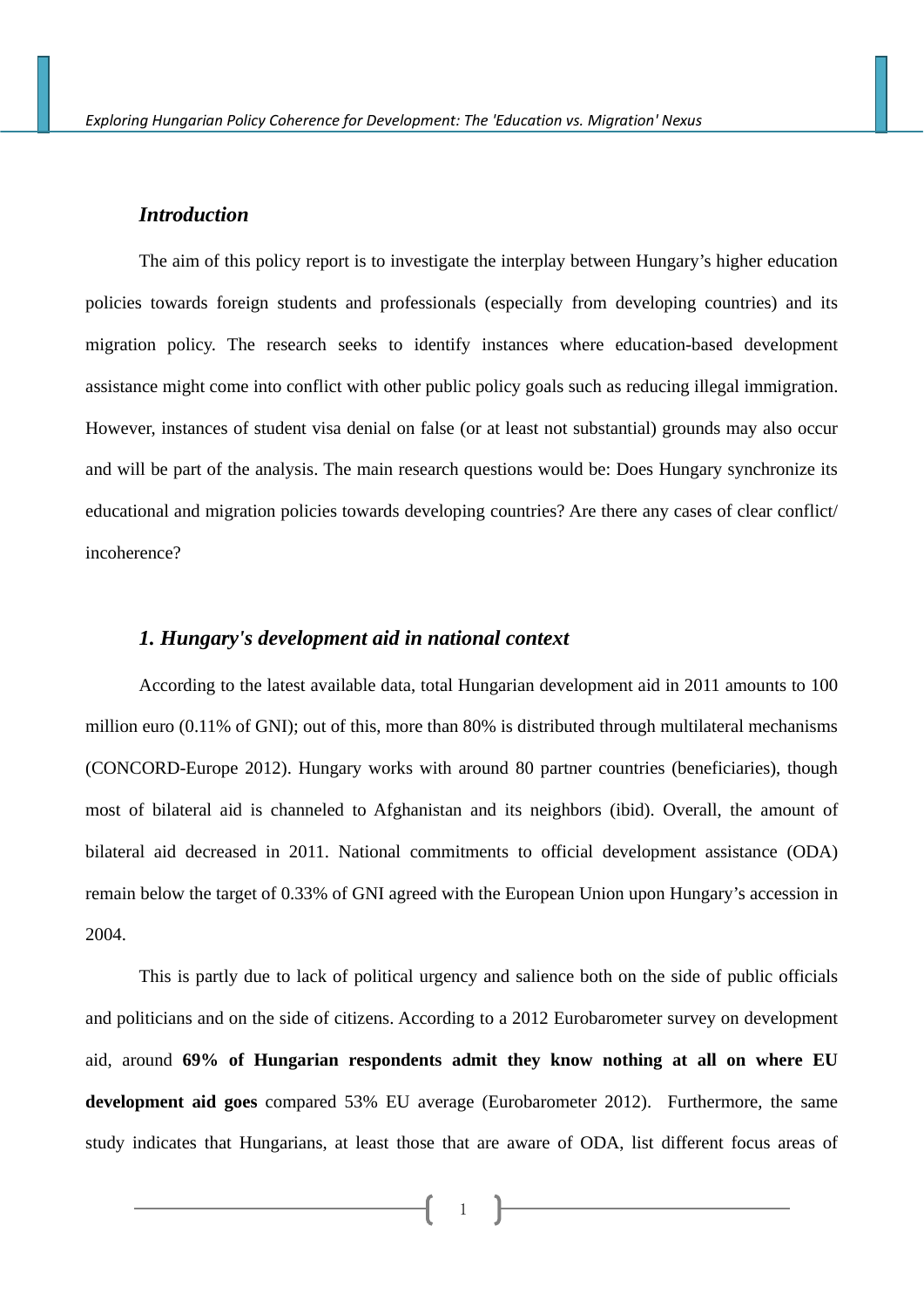support for developing countries than most other Europeans. According to the survey, 43% of Hungarians give priority to projects and measures stimulating agriculture and food security as opposed to the EU average of 29%. Moreover, 41% of Hungarian respondents put emphasis on aid fostering economic growth (29% EU average). Conversely, activities targeted at protection of **human rights and developing education rank worse in Hungary (24 and 19%, respectively) than in the European Union** as a whole (34 and 33%, respectively). This empirical evidence on public understanding (or lack of it) on promoting development through education may prove important in the later analysis for this policy paper.

Researchers agree that currently aid efforts are diffused in too many areas and sectors (CONCORD-Europe 2012). Lovitt and Rybkova (2007) show that like other former socialist countries, Hungary relies on its specific transitional experience to market economy and liberal democracy to promote its aid efforts to third countries. This is done through transfer of know-how. Although competing for attention with other policies such as health care, food production and environment protection, education finds priority in Hungary's ODA documents – special focus is given to "*education (graduate and postgraduate), expert and technical expert education, curriculum development, distance learning*" (2007: 19). Lovitt and Rybkova (2007) also recall that substantial part of development aid efforts of the Hungarian government are tightly aligned with foreign policy goals, especially to neighboring countries with ethnic Hungarian minorities. Another goal stems from the government's involvement in NATO and its Euro-Atlantic commitments which explain why Hungarian bilateral aid efforts are channeled to countries like Afghanistan and Iraq.

# *2. The immigration policy perspective*

Hungarian immigration policy has been shaped and affected by its accession into the EU and later by the completion of its successful application of the Schengen area. According to the official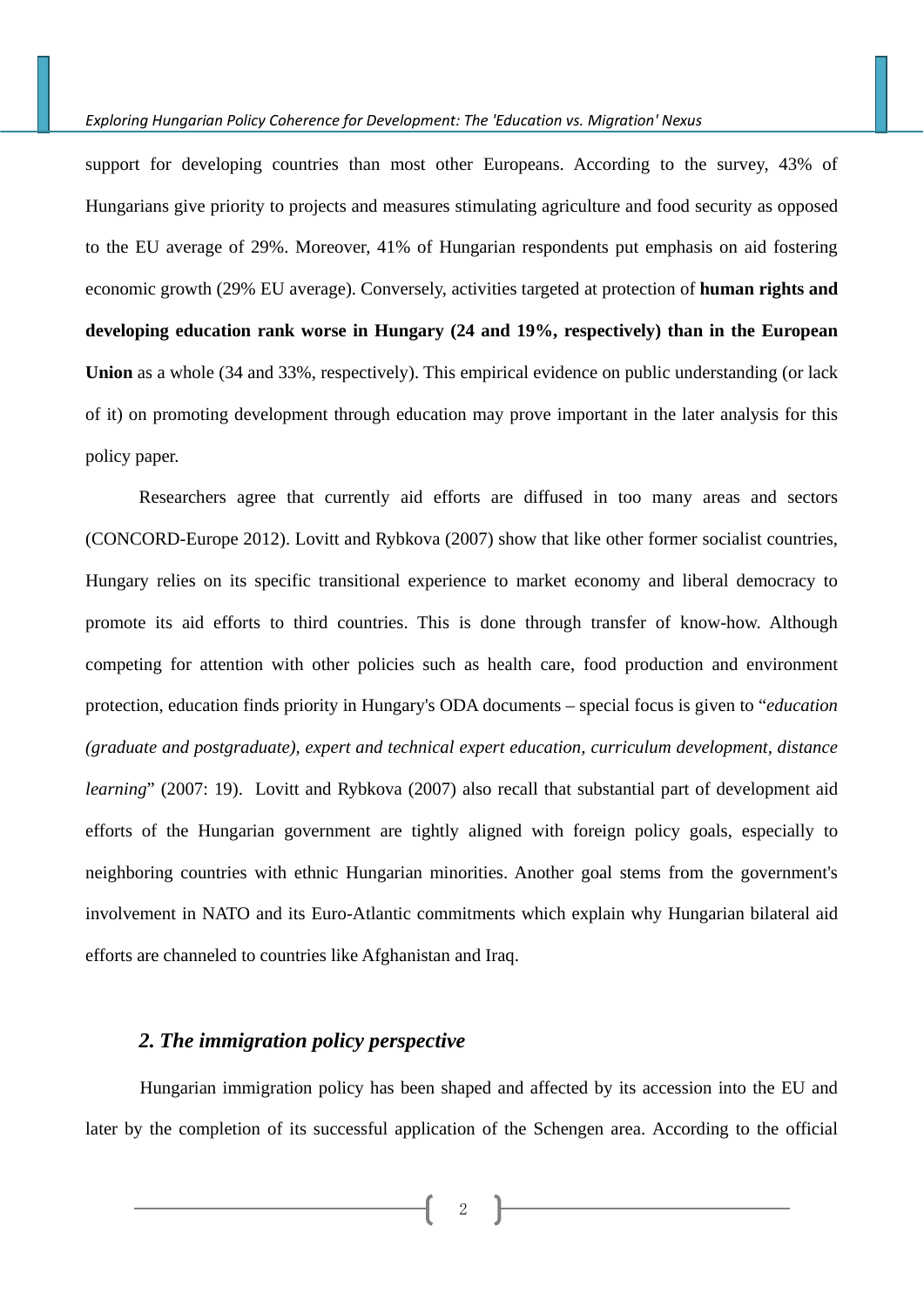statistics of the Office of Immigration and Nationality (OIN), there were 214,003 legal migrants residing in Hungary in 2009 with either a (permanent or temporary) residence permit or immigration permit, which constitutes approximately 2% of the total population (Koppány, 2010: 3).

European integration has had a profound impact on the overall application, enforcement and changes of and to the policy itself. The harmonisation process and the transposition of EU Directives, the Schengen Acquis, the Hague Programme and other EU policies and legal provisions have all had their individual impact on the way immigration is viewed in the official circles in the Hungarian government, however, the visa policy which is one of the primary points of focus for this report has seen some important changes which have had a significant impact on the ethnic Hungarians living in the neighbouring states of Hungary, citizens of its bilateral aid recipients and the multi-lateral aid destinations. After Hungary joined the Schengen area in 2007, the Schengen legal provisions regarding alien policing, deportation and other matters pertain to multilateral agreements that have been struck between the EU and other countries which Hungary has to adhere to. However, on a localized level the issuance of visas and the border control policing is still a local phenomenon which has seen significant changes after the government came into power in 2006.

In 2008 the Hungarian Border Guard Service was integrated into the Police force. The visa regulations being introduced after Hungary's accession to the Schengen area have made it more difficult for Serbian citizens and other bordering citizens to enter Hungary. In a period of 10 months in 2008, 681 actions of illegal migration have been recorded on the Hungarian borders (Sallai 2008). Ukrainian, Serbian, Kosovar and Moldovan citizens are the ones who are mostly involved in illegal border crossing according to the authorities, however **all three states are recipients of Hungarian aid in one form or another with Kosovo being a major recipient**. In 2008 Franco Frattini was recoded as having said "*We need to be one step ahead to the increasingly better organized networks of terrorists and criminals who have discovered the lucrative traffic in human beings, drugs and weapons.*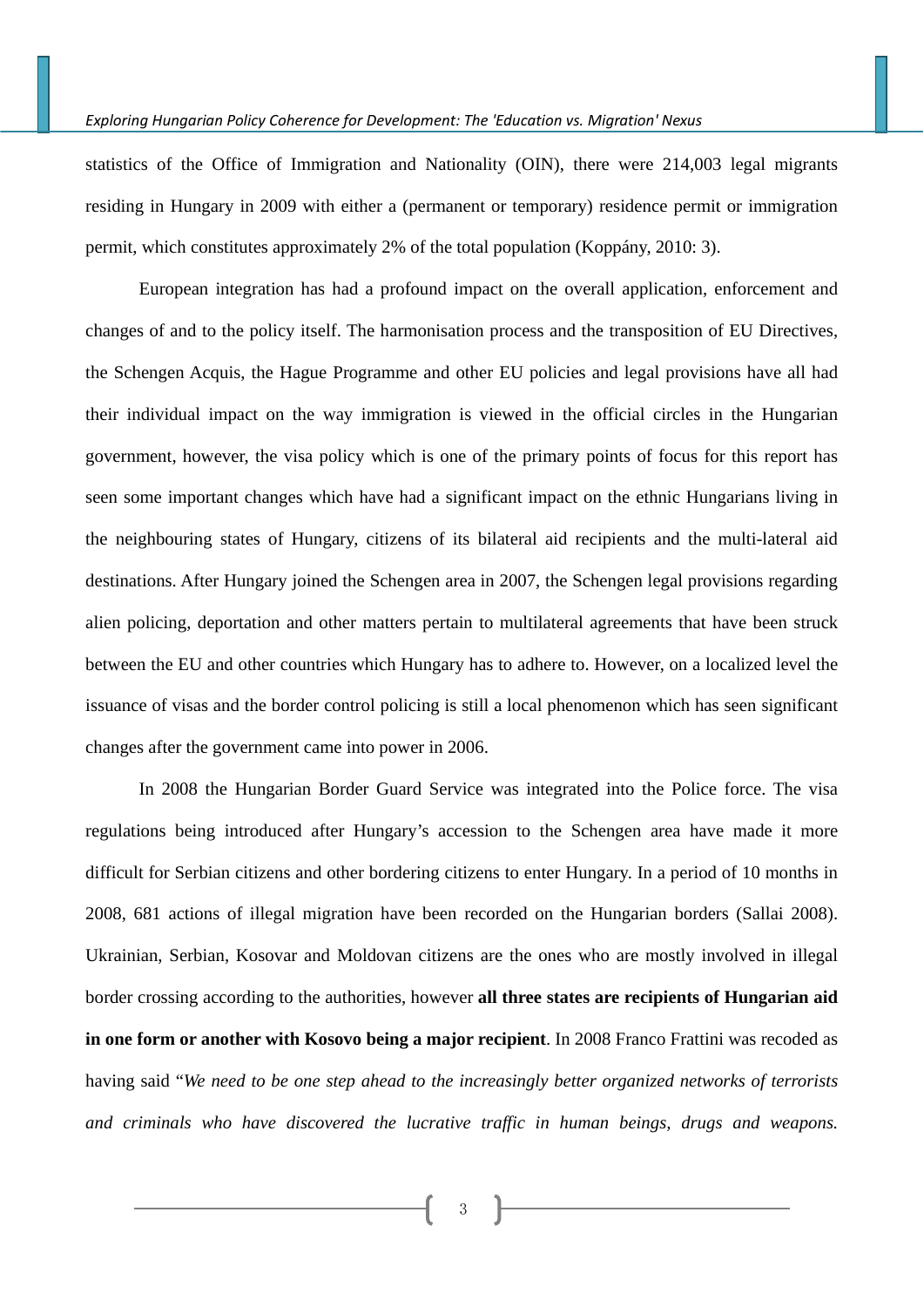*Innovative and effective border controls have to strike a difficult balance between ensuring the free movement of a growing number of people across borders and guaranteeing greater security for Europe's citizens…"* This attests to Europe's and by extensions Hungary's commitment to increasing border security and trying to control the inflow of illegal residents from non-EU countries which pass through Hungary as transit destination on the way towards Western Europe.

In the year 2007 alone Hungary extended a total of 900 million HUF of combined aid towards the states of Ukraine, Moldova and Serbia alone. Among the projects was included the provision for educational opportunities including the construction of educational facilities in these states and the opportunity if these citizens being allowed to apply for scholarships to study in Hungary. However, according to the Research Brief published in 2008 titled 'Counting the uncountable: Data trends across Europe', "*The largest flow of irregular migrants to Hungary is constituted by the group of overstayers, i.e. by persons arriving legally, but extending their stay beyond the permitted time limits. No reliable estimation exists for the number of overstayers*" (p 2). In the year 2007 alone the number of illegal immigrants in the country was estimated at more than a 160,000 people and this number has increased many times after the financial crisis and Hungary's accession to the Schengen area. Half of this population, according to experts (Counting the Uncountable, 2008), consists of ethnic Chinese people, followed by Ukrainian, Serbian, African and other Asian immigrants.

The research project titled 'The Visa in Practice at the Serbian and at the Ukrainian borders' by Luca Váradi, 2006 discusses the lack of scientific studies and literature on visa procedures and regimes in Central and Eastern Europe. However, the argument is made that visa procedures only increase complications for citizens with the actual filtering of potential illegal immigrants from legal and solid candidates is done at the border by the border guards, not at the consulates where visas are issued. **Consulates tend to be very liberal in the issuance of visas. However, when the candidate shows up at the border crossing, the visa is invalidated sometimes with good reasons and sometimes**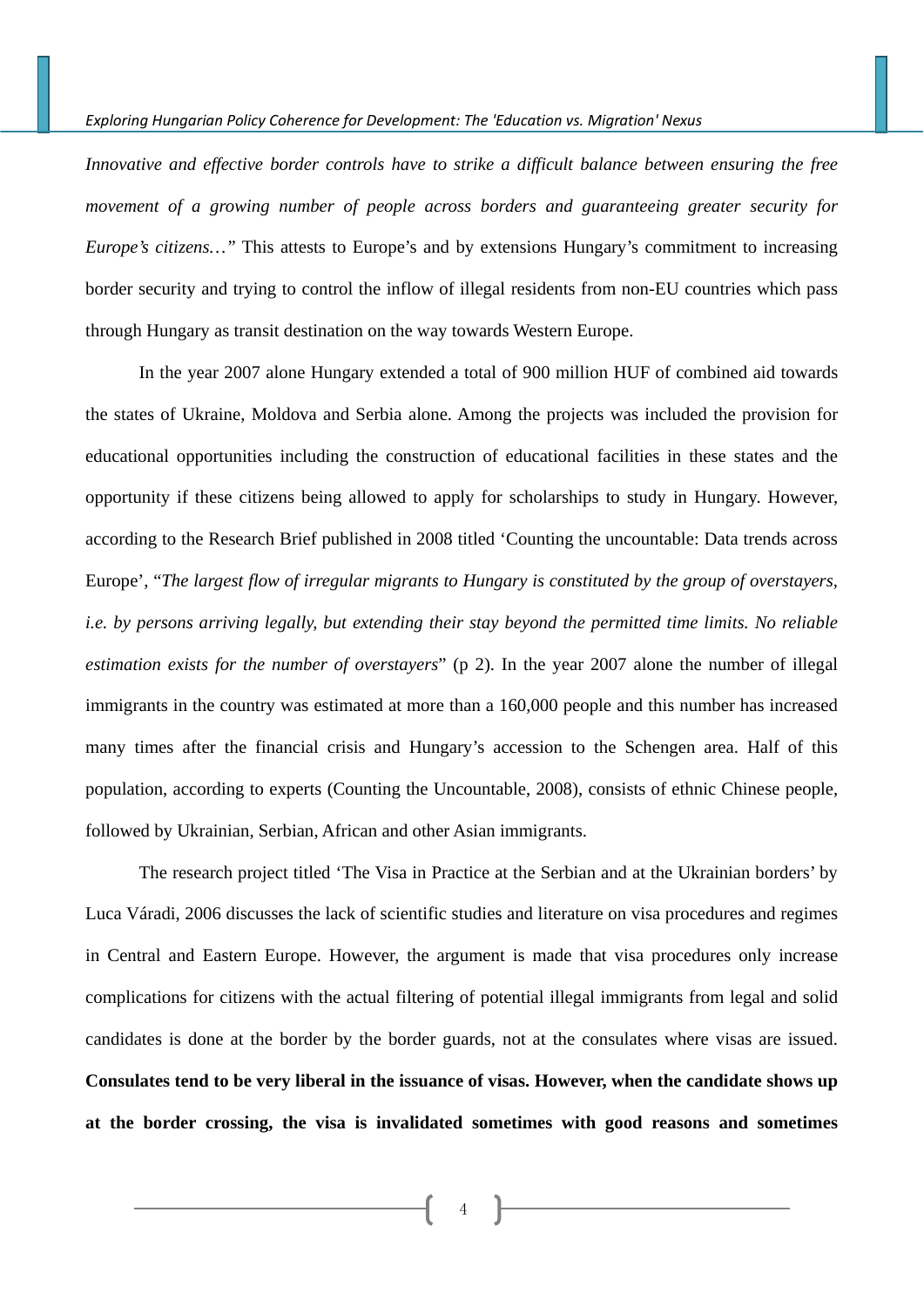# **without it.**

**First Respondent:** The respondent was part of the Roma students who took the Roma Graduate Preparatory Programme at CEU in 2012. Unfortunately for her, she could not secure admission to the CEU MA programme after the course. She says, she felt very sad when she did not get the scholarship. However, she doesn't think that participation in the preparatory course should necessarily be preconditioned on getting admission to an MA programme in the end. She thinks that even though she didn't get admission, the programme is still useful. As she puts it: "because I have done the English Language Programme, I have more chances and networks to apply for internships with international organisations in Europe, since I can now speak English." She did not need a visa to enter Hungary because her country is part of the EU, but all her colleagues who needed visas did not have much difficulty because "accommodation, visas, and everything was arranged for them" by the financiers of the programme, she added.

*1*: Response from interviews conducted with students facing difficulty in obtaining visas

In the 10 month period focused on by Sallai Janos in 2008, the majority of visas rejected by the border guards were Serbians and Moldovans. The policy incoherence lies in the matter that the border guards are supposed to reject certain visas to enforce the idea that illegal aliens are being apprehended and the regime is not relaxed about illegal border crossing or overstaying the visas. With the influx of Pakistani, Bangladeshi and Vietnamese illegal immigrants, the situation become more complicated, with the Serbian, Moldovan and Ukrainian students wanting to attend universities in Hungary and African students from Ethiopia and other African countries always at a risk of being returned back and their visas invalidated at the border if the guards do not deem their documents to be in order. This situation could even arise in a situation where the inviting authority is a chartered and recognized educational institution in Hungary.

There are some reported instances where students who are qualified to study in Hungary could not make it simply because they have been **denied residence permit by the immigration office**. Even though sources suggest that the latter situation is a very rare occurrence, the European Network on Migration in a recent study has acknowledged there are few instances where this has occurred, but it is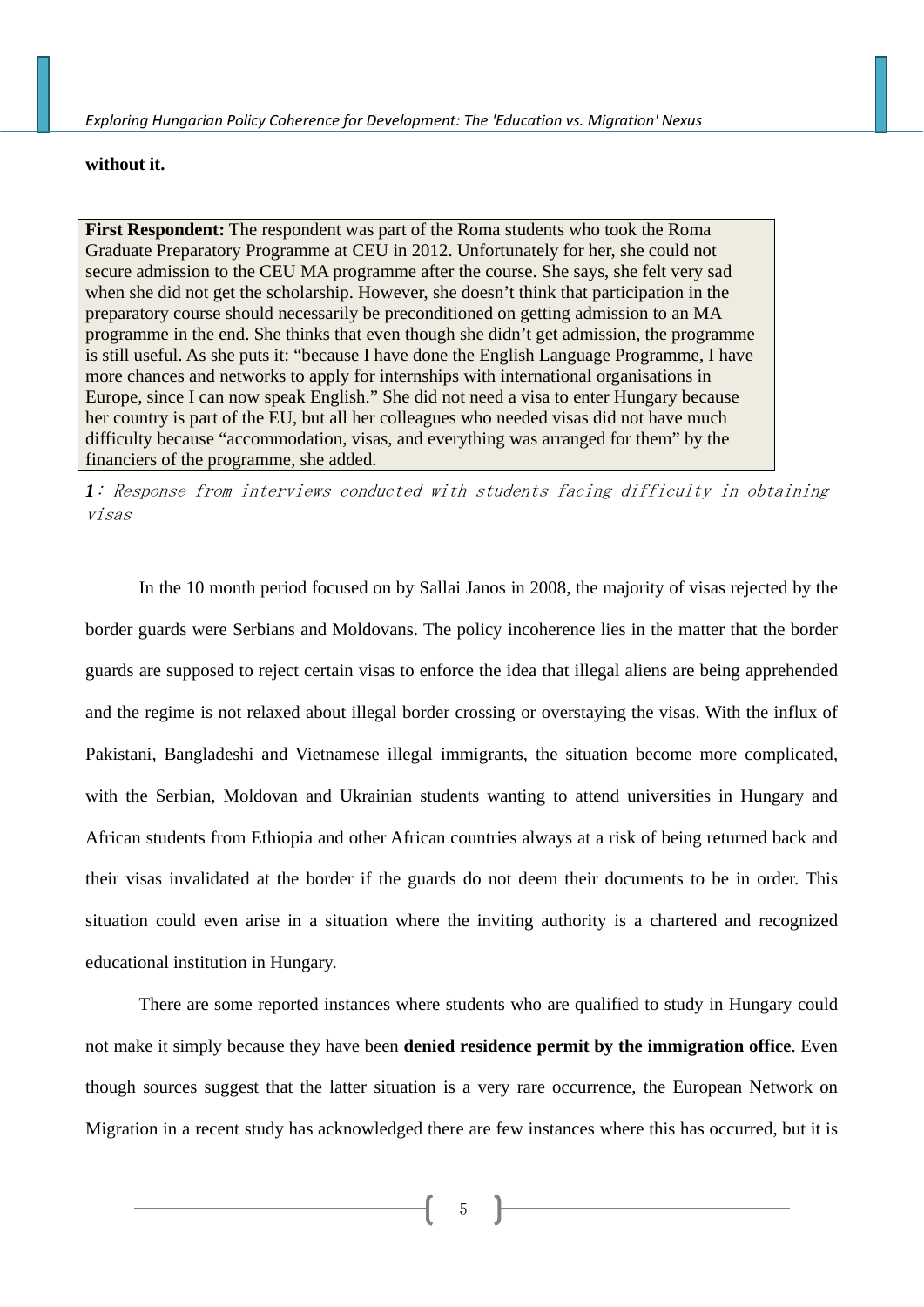still unclear whether such students were fellowship holders with enough financial background to support themselves (European Migration Network, December 2012). The most common reasons for visa rejection according to the immigration office include: lack of adequate proof of financial sustainability; failure to communicate even at the basic level during counsellor interviews; forgery of supporting documents or lack of official accreditation of the institution granting the admission among others.

Another issue has been the abuse of the student route to migration. While there are indications that the study route to Hungary has been abused sometimes by **international students to gain permanent entry in to the EU**, there is no specific policy in place to make sure students actually return home after their studies. According to the European Migration Network, in many cases, primarily Chinese, Vietnamese, Egyptian, Indian and Pakistani citizens, once they enter the territory of Hungary they either fail to show up at the university or, following the registration during the first semester, they establish an undertaking and extend their residence permit with the purpose of gainful activity. There is no law that prohibits employers from employing graduates from the developing countries after their studies, including those who study under Hungarian fellowships. Therefore the use of the student route to seek permanent employment in Hungary and other EU countries has become an obstacle to educational cooperation as a convenient tool for promoting development in Third World countries.

# *3. The higher education perspective*

There are 71 institutions of higher education, both public and private, which operate in Hungary (Ministry of Education and Culture 2009: 2). Out of this number 18 institutions are state universities, 7 are non-state; 12 colleges are state-owned and 34 are non-state (ibid.). To promote Hungarian language and culture, the government had established the Balassi Institute (Balassi Intezet) which educates and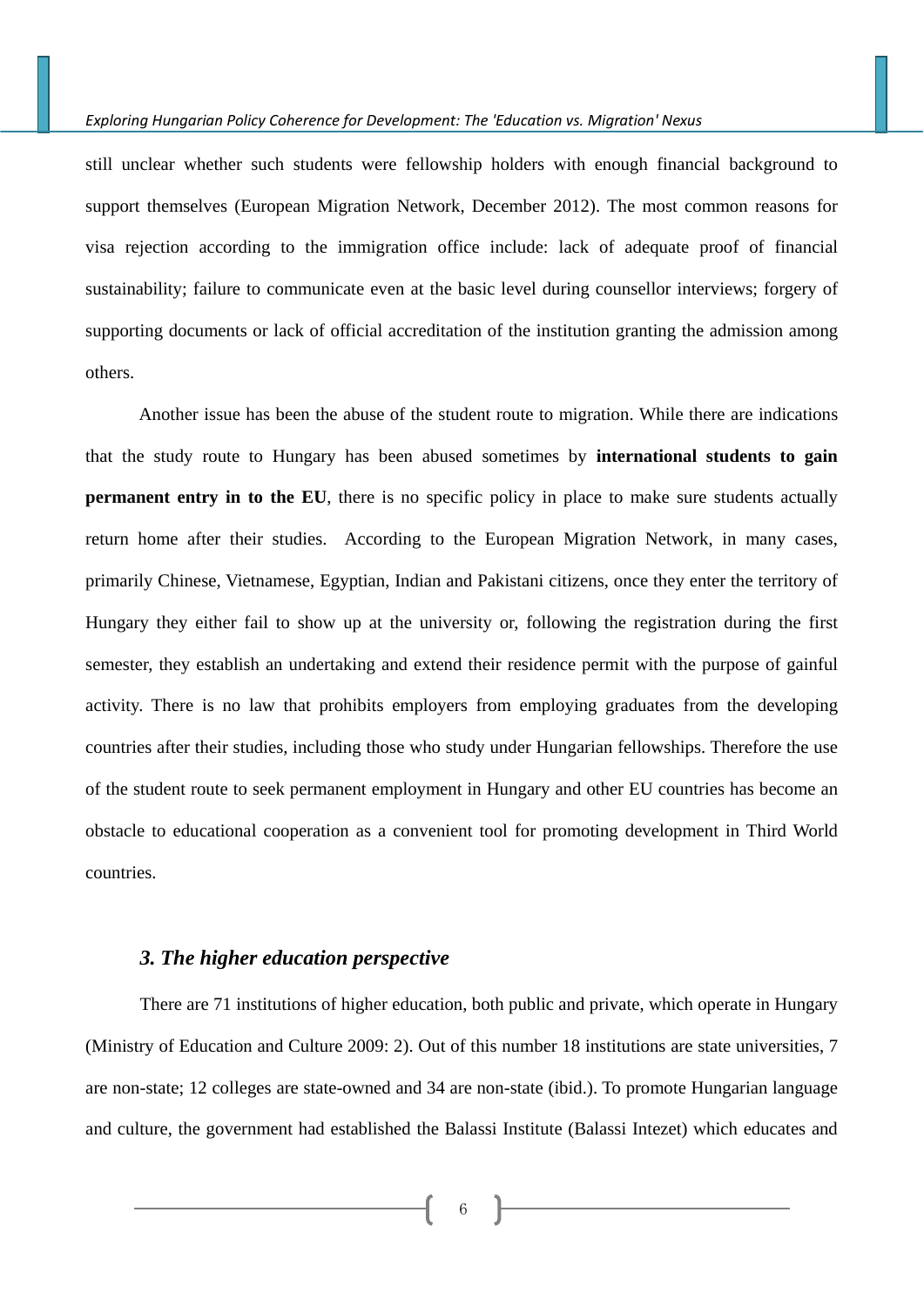provides financial aid to a limited number of foreigners studying in the country.

Some of the higher education institutions offer programs not only in Hungarian but also in other, internationally more popular languages such as English, German or French. However, the actual number of students studying in foreign-language programs in Hungary is not that high. For example, in ELTE, one of the leading universities based in Budapest, the total number of full-time students in 2008/2009 was 28 141 (Ministry of Education and Culture 2009:28). Of those only 120 people studied in language different from Hungarian.

 In 2009, 18,154 foreign students (representing 4.9% of the high education student demographic) were enrolled at Hungarian higher education establishments, which is a fraction about half as large as in the UK, France and Germany (Móricz, 2013). There is a preponderance of foreign students in higher education who are pursuing a medical degree: they make up almost 50% of the student population at Hungarian medical universities (Móricz, 2013). For international students from Central Europe, Hungary has become the most popular destination to pursue higher education in recent years; this owes to the increasing status of preparatory courses, universities and colleges (EMN, 2012: 4). Due to a lack of statistical data, it is impossible to determine how many third-country students stay in Hungary or whether they migrate to other labour markets after the completion of their studies (EMN, 2012: 29).

**Second Respondent**. Another respondent says he paid around 760 euros for flights and other related expenses just to attend his visa interview in Kenya. According to him there is a consular officer who comes occasionally from Kenya to Nigeria and Cameroon to attend to visa applicants. However, the day he went to Nigeria from Ghana, he was told the consular had left for Cameroon. However, since he needed a visa to Cameroon, he was left with no option but to proceed to Kenya where an entry visa was not required. He said even though the visa processing was easier and fast at Kenya, taking only weeks, a typing error in his name by the embassy delayed it for additional three weeks. This caused him to report about a month late to his school in Hungary. The respondent describes it as "a very frustrating experience."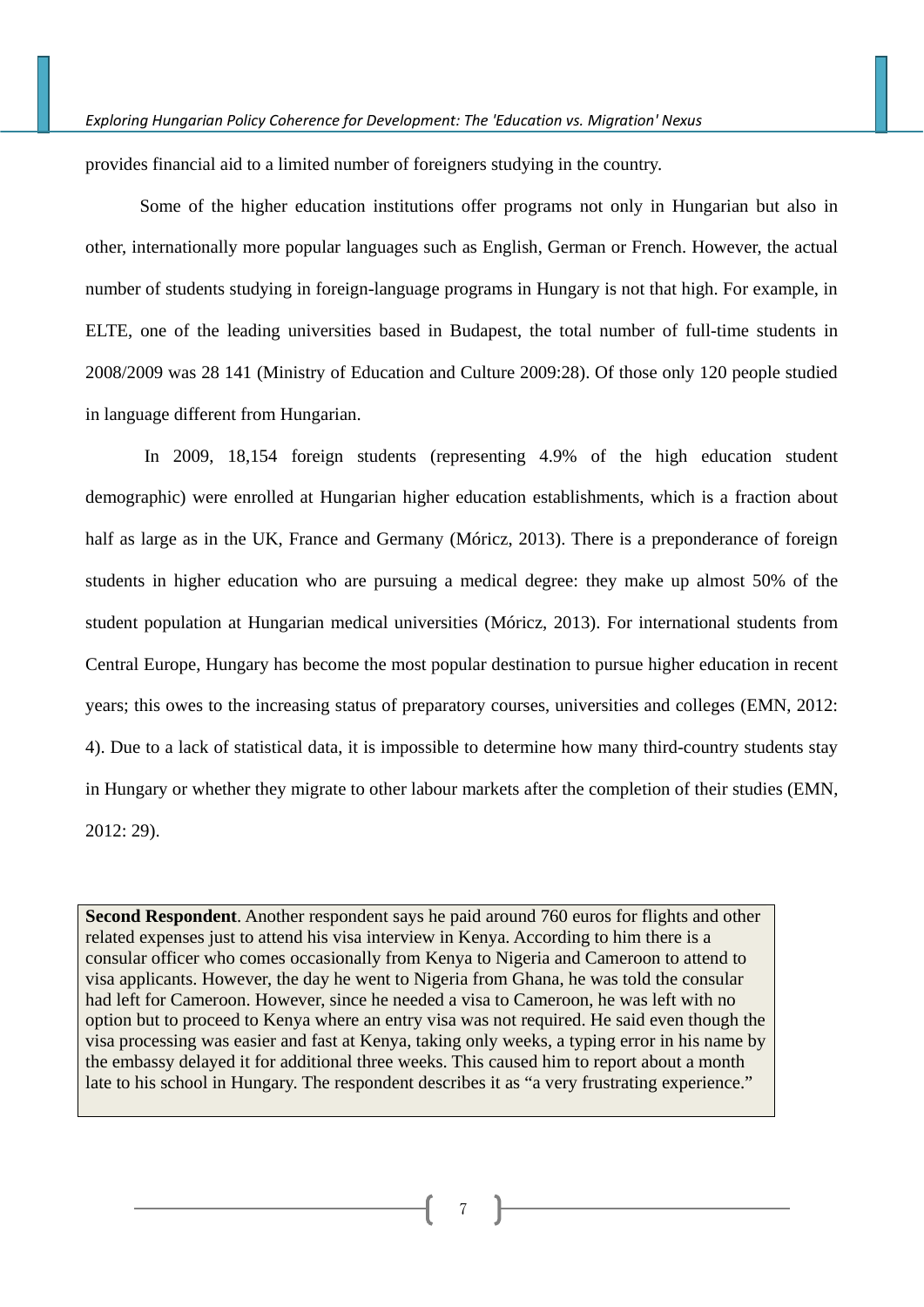2: Response from interviews conducted with students facing difficulty in obtaining visas

Surprisingly, when it comes to students pursuing higher education, who qualify as voluntary migrants, there is no official integration policy at all. This stems from the low number of voluntary migrants to Hungary, which creates no objective need for quick action in this area (Koppány, 2010: 9). Instead, the current Orbán government has viewed migration policy concerning third-country national through the prism of the fight against "illegal" migrants and prioritised law enforcement and security (UNHCR, 2012: 3). A marked consequence of this lack of policy is linguistic isolation, which has led to the creation of many separate linguistic communities (Koppány, 2010: 9). For example, while exploring life difficulties and cold acceptance of Chinese migrants in Hungary, Pal Nyiri (2006) found that many of them are isolated from Hungarian public life and integration looks like just another empty word. Thus, according to Nyiri (2006), in the long-run most Chinese do not intend to live on Hungarian soil – many sent their children to colleges in the US, the UK or, alternatively, back to China. Insecurity for Chinese immigrants in Hungary (as in other East European countries) has discouraged those people to seek integration in this society (e.g. by learning the language) and they largely rely on global Chinese media outlets through the Internet and satellite TV.

The vast majority of applications for a residence permit in order to pursue studies in Hungary from third-country applicants are successful (EMN, 2012: 20). A lack of statistical data means that it is impossible to verify how many such applications are rejected, but there is a consensus on the fact that the most common reason for rejection is the failure on the part of third-country migrants to demonstrate that they do not have the access to or ownership of sufficient financial means to support themselves during the course of their studies (EMN, 2012: 21).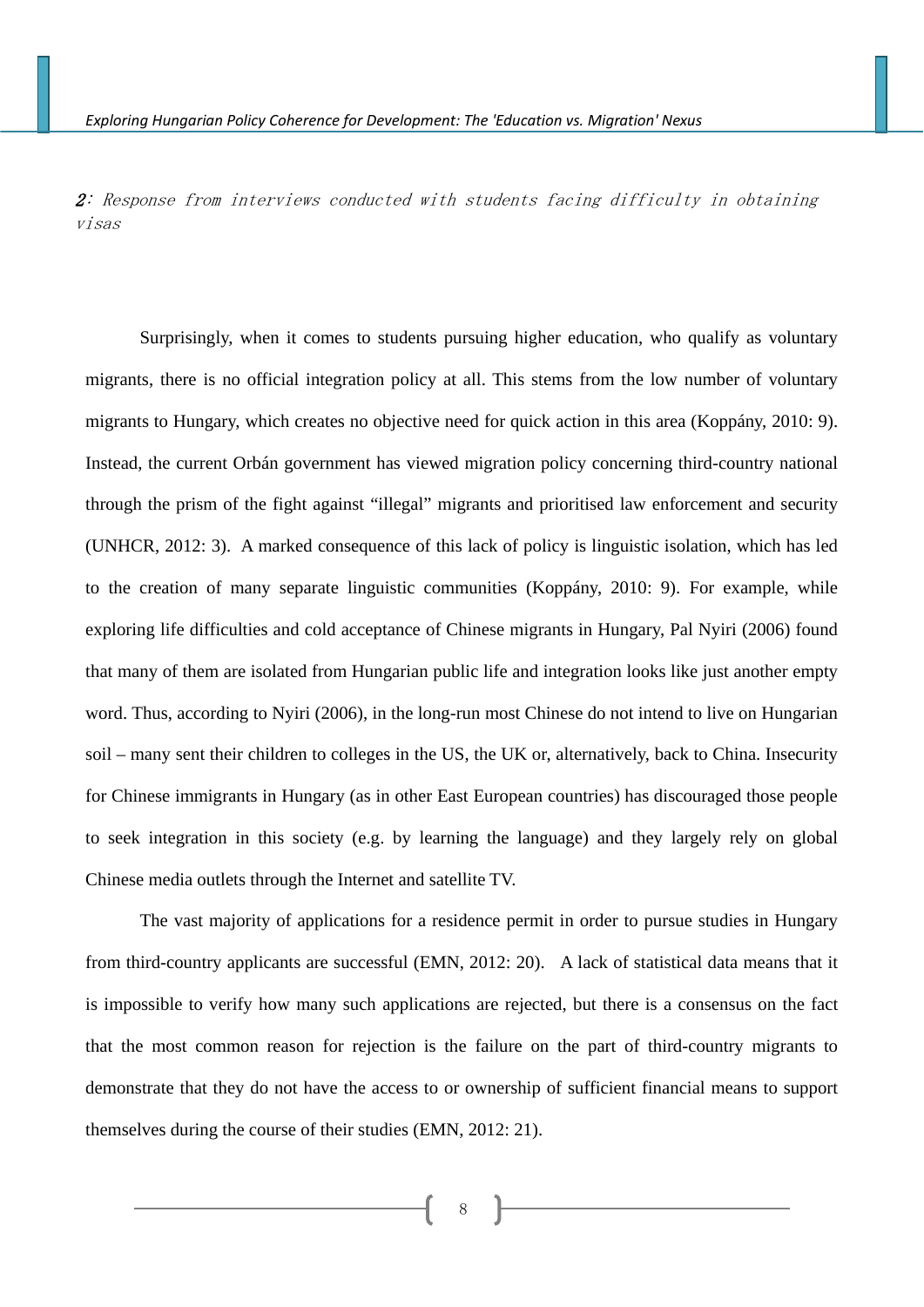The positive economic impact of such students consists of the fact that they not only pay tuition fees (up to  $\epsilon$ ,000), but they contribute to the Hungarian economy through spending on accommodation, food, travel and leisure activities (EMN, 2012: 29). Due to a lack of statistical data, it is impossible to determine how many third-country students stay in Hungary or whether they migrate to other labour markets after the completion of their studies (EMN, 2012: 29). Such statistical data would be invaluable in measuring the true economic impact of third-country students. In any case, the presence of such students could be argued to have a positive impact in terms of Hungary's international status, which ensures the reproduction and increase in the number of international students in future years.

**Third Respondent**: "I think the major challenges are the distance. I nearly gave up because of this and the cost of air ticket, because I was informed somehow on Friday and had the interview on Sunday, so you can imagine. Above all, there was a mistake on the visa and it was delayed for 1 month. I missed the first 2 weeks of lectures. I went to Nigeria for the interview. Though I was accommodated by a family man in Nigeria, you can imagine if I had to pay for the accommodation" he said.

*3*: Response from interviews conducted with students facing difficulty in obtaining visas

 A potential incoherence in this area affects students enrolling in preparatory courses. Such courses aim to provide the basis for success in later educational or academic life by preparing students for the demands of a specific course or providing them with the requisite skills to gain access to a course of study. Article 21 (1) of the RRTN stipulates that "a residence permit may be issued on grounds of pursuit of studies to third-country nationals accepted by *an establishment of secondary or higher education accredited in Hungary* and admitted to the territory of Hungary to pursue as his/her main activity a full-time course of study, or to attend a course in an establishment of higher education, which may cover a preparatory course prior to such education, if they are able to verify the linguistic knowledge required for the pursuit of studies." The important point here is that **students are only**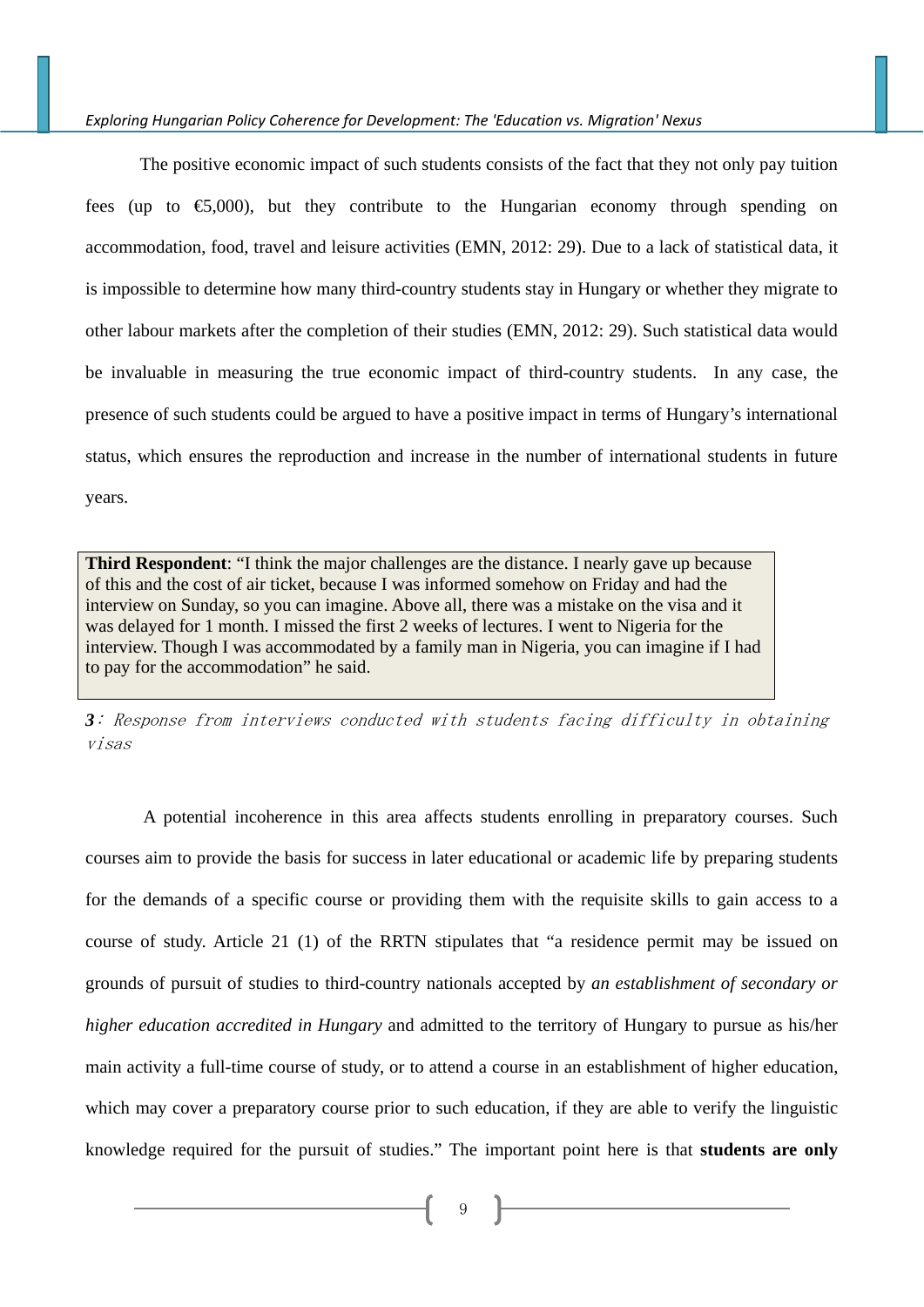**permitted to attend preparatory courses if they have already been accepted in an establishment which has been accredited in Hungary.** This stifles a potential market for preparatory courses which focus on the preparation of students for courses of study at institutions which are not accredited by the Hungarian government. Thus there are a large number of international students who do not hold a permit for the purpose of studying in the country, but a permit which is intended to serve other migrants (EMN, 2012: 16). The amount of students who are deterred from pursuing such courses in Hungary as a result of this is unknown. Given the (limited) knowledge about the positive impact of third-country international students in Hungary, however, this is an area which requires reconsideration by the Hungarian authorities.

# *4. Financial assistance for higher education offered by the Hungarian government and Hungarian universities to foreign citizens*

#### **1. Organization (structure) of Hungarian state scholarship assistance for higher education**

In order to foster the dissemination of Hungarian culture and promote Hungarian language abroad, the government had set up the Balassi Institute (Balassi Intezet), which provides language training and financial support to foreign students willing to learn Hungarian. The institute operates through a network of offices and training facilities, including operations in a number of major European and US cities like Brussels, London and New York, to mention a few.

Within this institute a department called the Hungarian Scholarship Board (HSB) administers and disburses all types of financial assistance to foreign researchers, students and international professionals with strong interest in Hungarian language (Balassi Institute 2013a). In 2005 the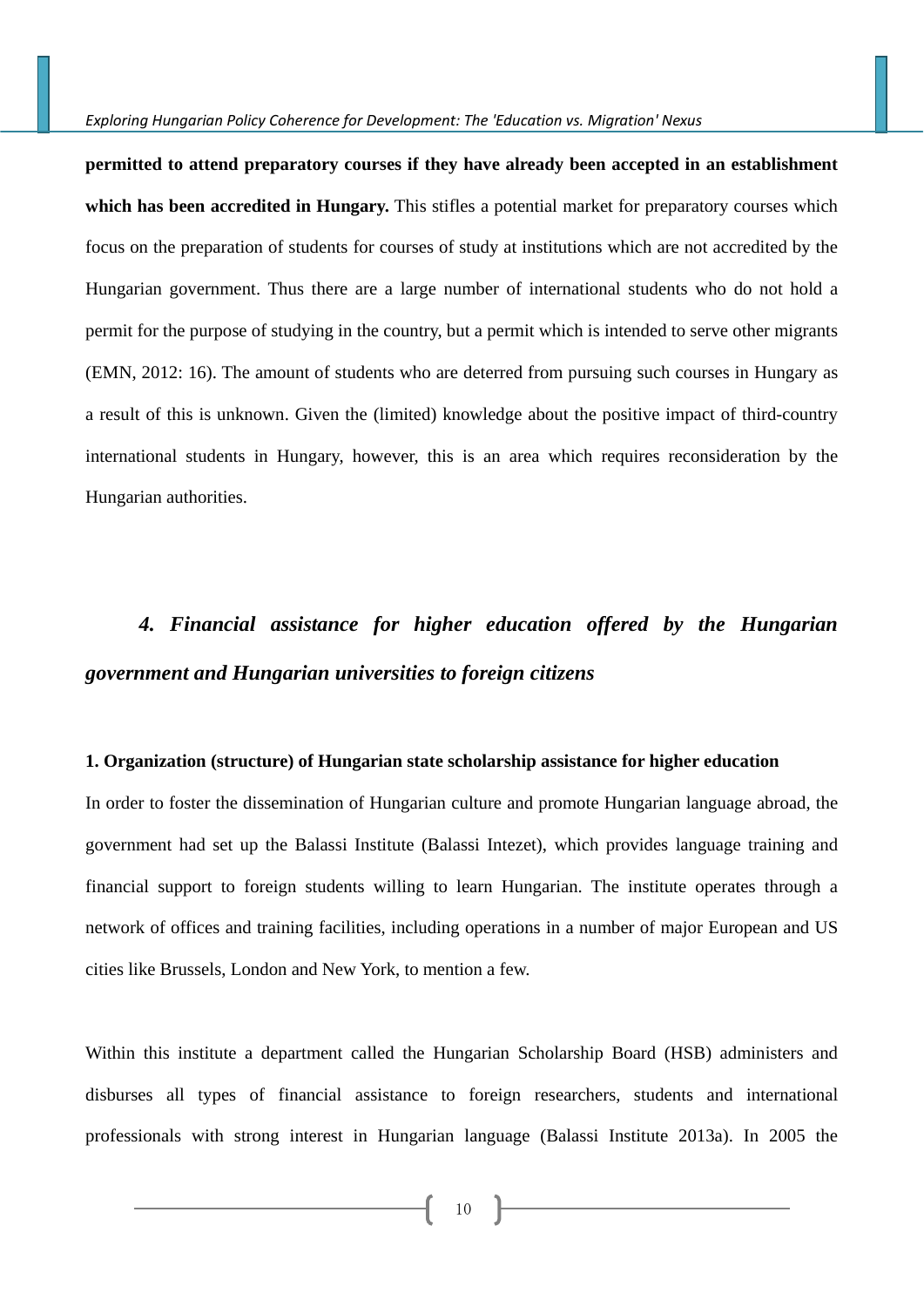Hungarian Ministry of Education established a scholarship pool with various types of financial support for students coming from a predetermined list of countries.<sup>1</sup> Through this pool the HSB finances study visits, short-term research trips, one-semester or full-year exchange programs at local universities and different research projects, including PhD and postdoctoral studies. The following is a list of the scholarship options for 2013/2014 (Balassi Institute 2013b):

- *semester/partial studies (3-10 months) for undergraduate and graduate students enrolled at university or college abroad;*
- *postgraduate studies, research (3-21 days or 1-10 months) for Master's degree holders or PhD students;*
- *full PhD program (36 months). This represents a tuition waiver for students who have successfully entered a Hungarian doctoral school;*
- *partial PhD studies (10 months). This option is available for PhD students from non-Hungarian institutions planning to expand their research in Hungary;*
- *postdoctoral studies, research (1-10 months). This option is only available to PhD holders;*
- *research stay (3-21 days or 1-10 months). Available for associate professors or high-ranking academics as well as researchers holding minimum a PhD or an equivalent degree.*
- *summer courses in the summer of 2013 (2-4 weeks).*

Nevertheless, a study by O'Donnell (2009) indicates that international students interested in studying in Hungary (even on an exchange basis) face financial difficulties. Noting the volatile exchange rate of the Hungarian forint, which can decrease the purchasing power of stipends, the study also stresses the need for increased availability of credit funding for higher education.

#### **2. Financial assistance offered by Hungarian universities**

-

<sup>1</sup> Albania, Austria, Belgium, Bulgaria, Canada, China, Colombia, Cyprus, Croatia, Czech Republic, Denmark, Egypt, Estonia, Finland, France, Germany, Greece, Iceland, India, Indonesia, Ireland, Israel, Italy, Japan, Jordan, Korean Republic, Kuwait, Latvia, Luxembourg, Malaysia, Mexico, The Netherlands, Norway, The Philippines, Poland, Portugal, Russia, Romania, Singapore, Slovak Republic, Slovenia, Spain, Sweden, Switzerland, Syria, Taiwan, Thailand, Turkey, United Kingdom.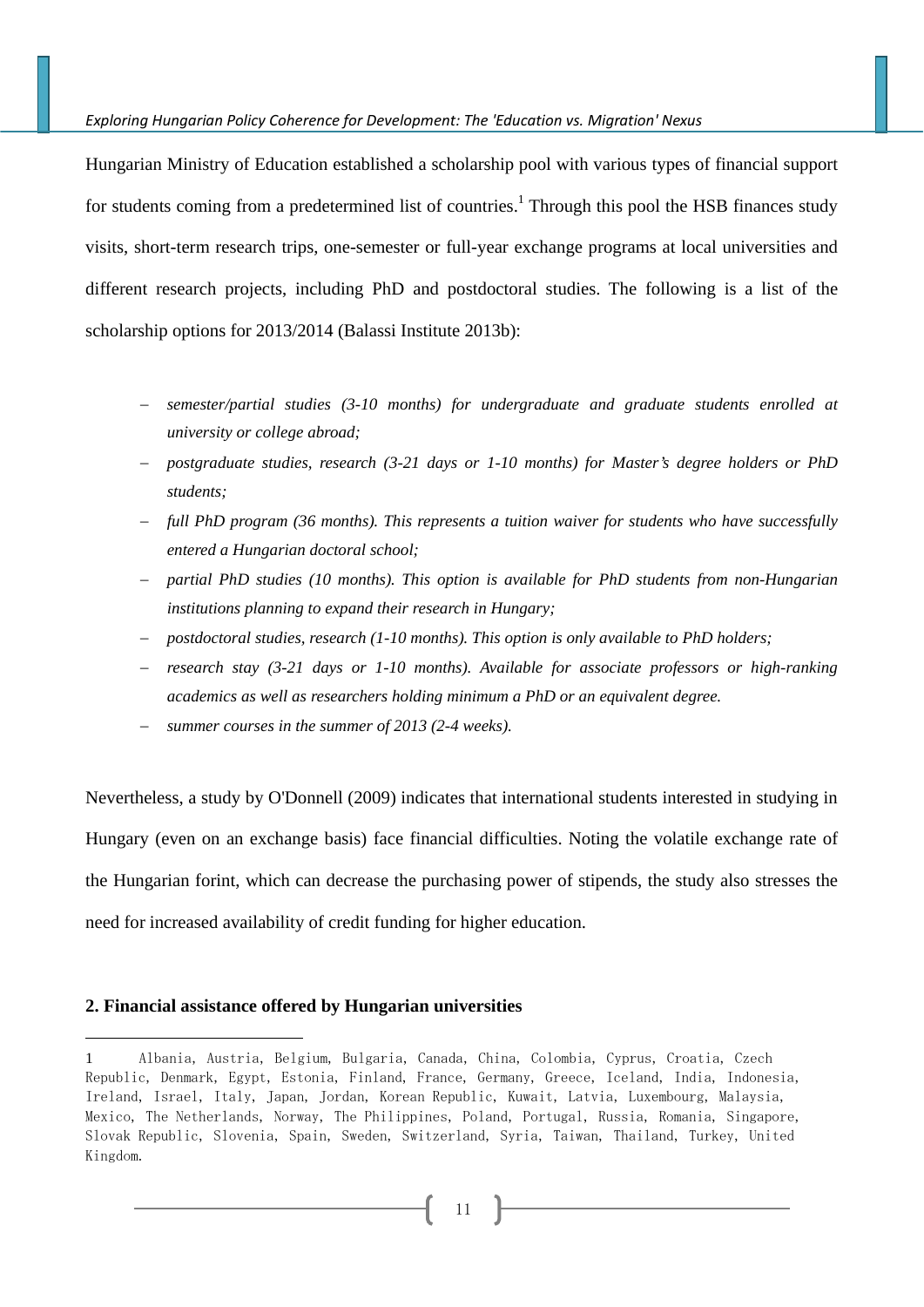Financial assistance for pursuing higher education is usually associated with priority support for Hungarian students but there are diverse possibilities to fund one's studies, especially in private institutions. Central European University is prime example. With the economic crisis still suffocating many colleges and universities in Hungary, the prospects for financial aid to foreign students seems limited. The ongoing debate to cut overall state funding for higher education further amplifies these worries. However, opportunities still exist. Below is a short list of some of the universities based in Hungary which offer financial assistance to international students. $<sup>2</sup>$  The list is compiled on the basis of</sup> a 2009 publication by the Hungarian Ministry of Education and Culture and the websites of the respective institutions:

- *Andrássy University Budapest (AUB)* This small German-speaking university offers the so called Andrássy Europe Scholarship, which provides support for Hungarian and international students enrolled in a Master's program at AUB. There are also a number of other MA scholarships intended for EU and non-EU nationals provided by various German and Austrian donors. Similar funding opportunities are available for PhD students.
- *Budapest University of Technology and Economics (BME)* **BME** offers financial aid in the form of reduction of tuition fees (usually between 3200 and 5000 euro per semester) to those B. Sc. students who have demonstrated outstanding academic results. The university also supports masters and doctoral students through scholarships disbursed on a competitive basis.
- *Corvinus University of Budapest* This university makes use of the state scholarship pool for

 $\overline{a}$ 

<sup>2</sup> Note that many universities and colleges in Hungary, even those offering instruction in foreign language and/ or specifically attract international students, do not explicitly state what are the financial support options (if any) on their websites.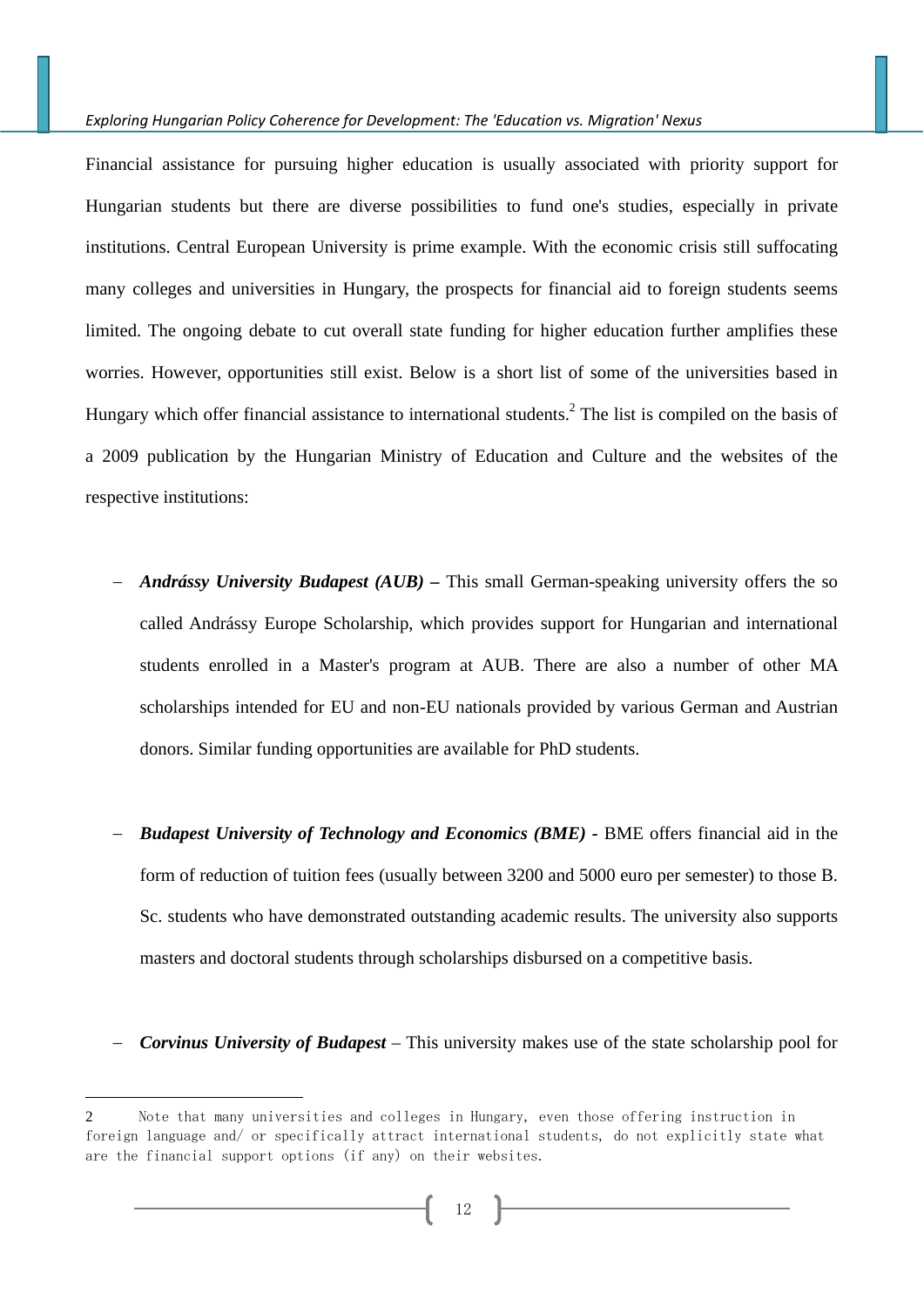foreign students established in 2005 under the HSB. Nationals from Afghanistan, Lithuania, Mongolia, Palestine, Ukraine, Yemen and Vietnam can also apply for state funding of their studies on the basis of the bilateral intergovernmental agreements. Corvinus University also works in partnership with the Visegrad Fund (though its scholarships are offered only to citizens from certain countries<sup>3</sup>). Citizens from developing countries<sup>4</sup> who pursue degree in a development-related field could consider applying for financial aid from the Joint Japan/World Bank Graduate Scholarship Program.

 *Eötvös Loránd University (ELTE)* – ELTE does not provide financial aid to foreign students on its own, but works in cooperation with a number of donor organisations which offer funding. Among partnering organizations are the HSB, the Visegrad Fund, the American Institute for Foreign Study (only for US citizens), the StudentAid BC and the Brunswick Student Financial Assistance Program (last two only available to Canadian citizens).

**3. Recommendation with regard to the 'education vs migration' nexus and the related policy incoherences** 

 **- Tie state scholarships given to foreign students with assistance during the visa application and the immigration procedure.** The Ministry of Education and universities, especially state-funded ones, should ensure that students awarded with scholarship or other type of financial support get the necessary assistance when applying for visa and other immigration-related documents.

-

<sup>3</sup> Albania , Armenia, Azerbaijan, Belarus, Bosnia and Herzegovina, Czech Republic, Georgia, Hungary, Kosovo, Macedonia, Moldova, Montenegro, Poland, Russia, Serbia, Slovakia and Ukraine. 4 List of eligible countries from the developing world is available at: http://web.worldbank.org/WBSITE/EXTERNAL/WBI/EXTWBISFP/0,,contentMDK:20296359~menuPK:551559~pagePK: 64168445~piPK:64168309~theSitePK:551553,00.html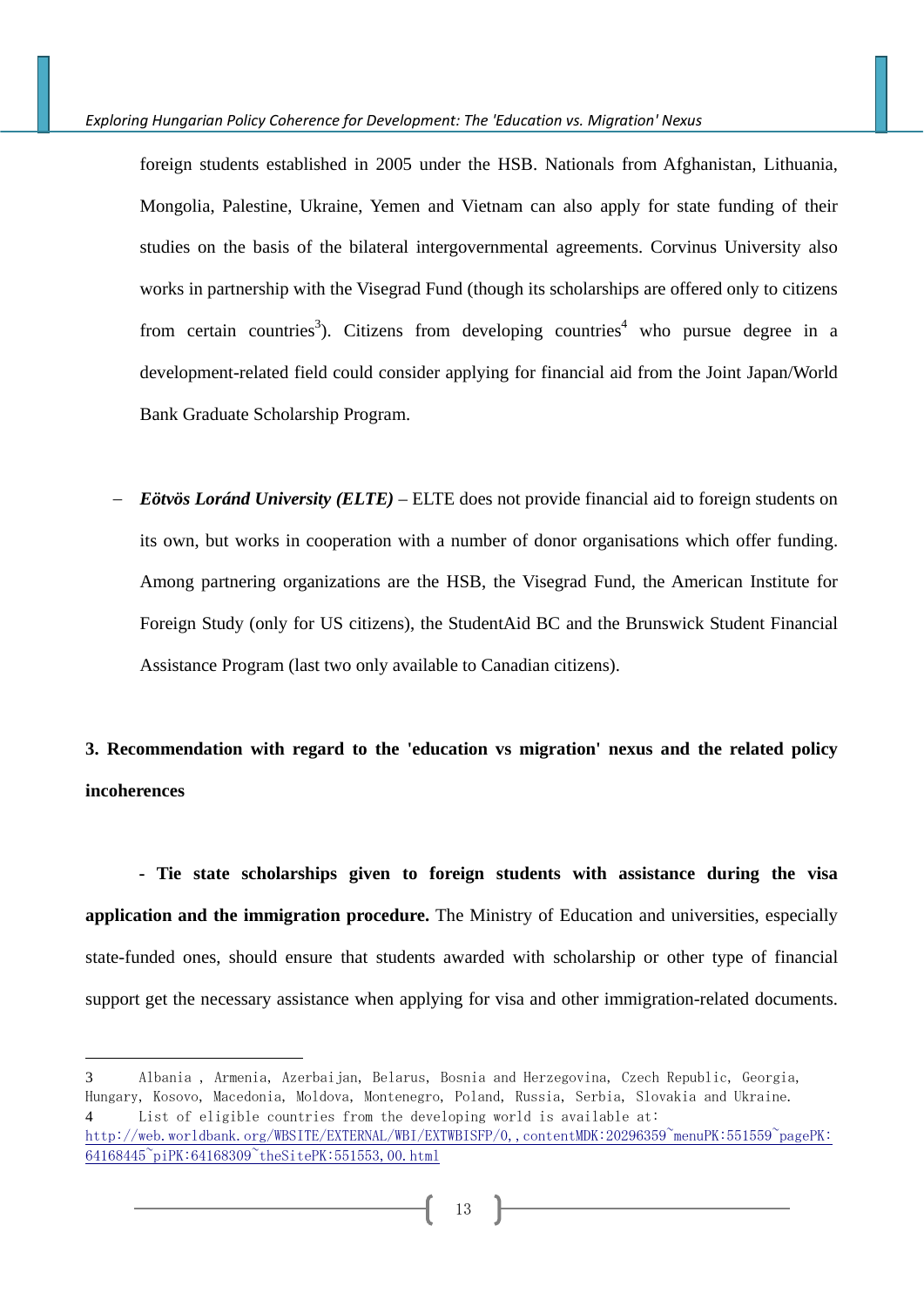This could include several different measures: a) support meetings for students with officers from the respective educational institution and the immigration service; b) waiver of application fee for visas and other related documents; c) letters of support from the ministry and the respective host universities intended to help students when entering Hungary and crossing the border. Each letter should contain contact information so the border control can get in touch with the supporting Hungarian institution, if needed; d) improved coordination between the ministry of education, the ministry of interior and the immigration service when screening applicants for Hungarian educational institutions and conducting security clearance procedure. All these measures should come in complementary package in order to overcome any incoherence stemming from educational and development goals set by the government, on the one hand, and the security and immigrations tasks of the state, on the other.

### *5. Other Problems*

It should be noted that other obstacles to foreign students also exist. In recent years research points to heavy **bureaucratic procedures** that stand in the way of both Hungarian students willing to study abroad (on exchange basis) and to foreigners interested in Hungarian higher education. O'Donnell (2009) outlines a number of obstacles to incoming and outgoing student mobility related to policies of both the Hungarian government and individual universities. These are "*issues with credit recognition, dense curriculum requirements, and a lack of financial assistance for student mobility*" (2009:32). For instance, it was found that Corvinus University and ELTE do not count many universitylevel courses taken abroad towards the respective degree; for those classes which are taken into account, the Hungarian universities did not recognise the full credit count given, for example, in the US (O'Donnell 2009). Though widely acknowledged as very valuable life experience, any exchange program becomes a complicated endeavor in the face of non-recognition of academic workload abroad which is usually followed by an intense round of exams in the home institution in Hungary. This seems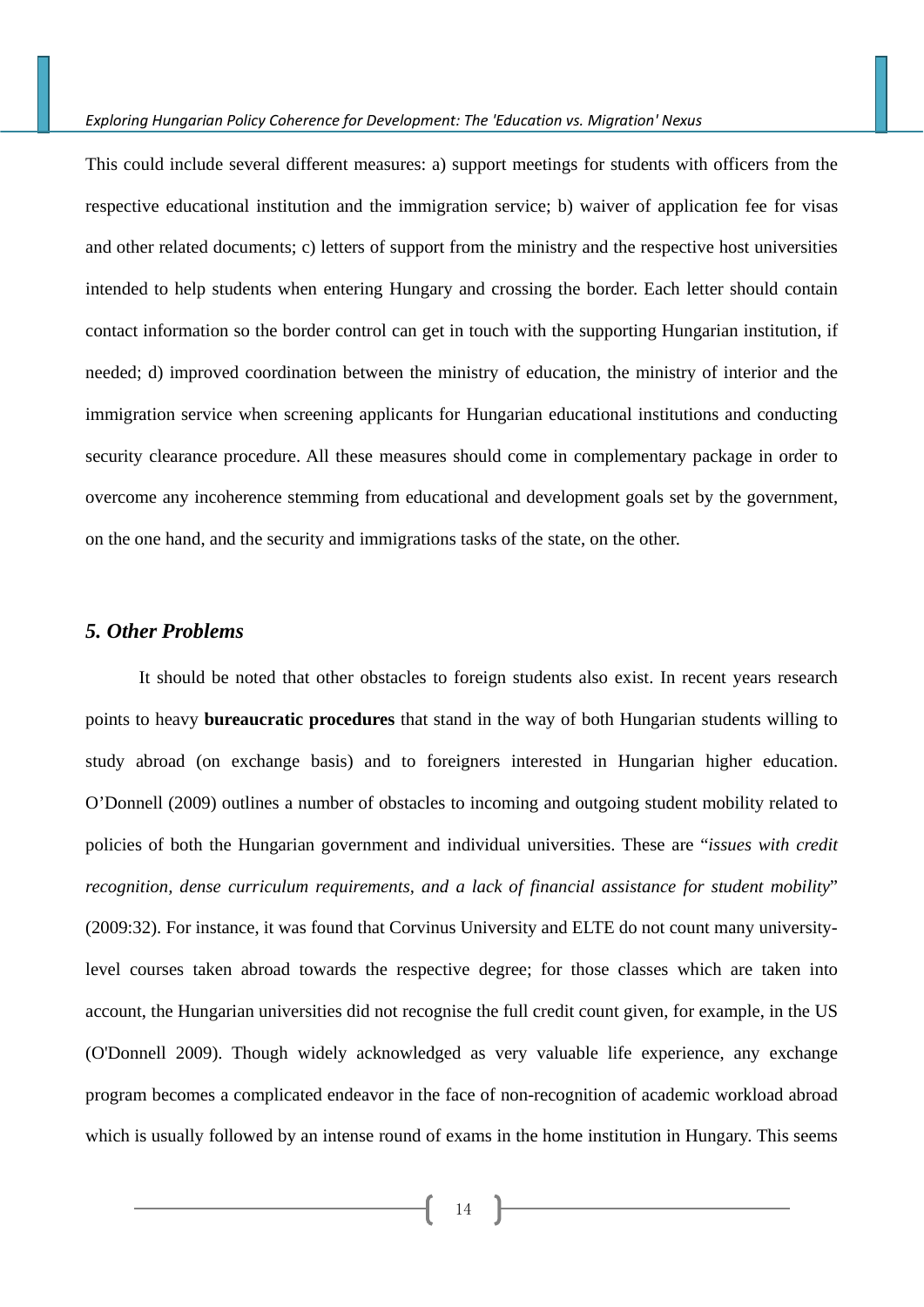to be a problem in many academic institutions across former socialist countries in Central and Eastern Europe.

According to O'Donnell (2009), another significant obstacle for foreign students willing to study in Hungary stems from **the insufficient financial support**. The same study highlights, for example, the volatility of the Hungarian Forint (HUF) against other currencies which sometimes decreases the purchasing power of stipends disbursed in HUF (2009: 36). However, in current times of crisis the government is constrained to extend further support to Hungarian and foreign students alike. Reform policies towards fiscal consolidation have in a way adversely affected funding on education in Hungary. Between 2011 and 2012, out of the twenty countries in the EU that made cuts in their education budgets, Hungary was among those countries that recorded significant cuts of more than 5 %. For the year 2013, there have been reports of government's plan to cut the number of entirely statefunded undergraduate places from 38,000 to 10,000. The state budget for 2013 reportedly includes a \$167 million cut in higher education spending compared to 2012 (Kata, January 25, 2013). It is obvious that these developments will have an adverse effect on the number of and fellowship amount available to international students. Péter Radó, a sociologist and specialist in education policy, says: "If we look at state spending on higher education, Hungary is at the level of the Third World countries. The average [state] spending is 1.6 percent in the OECD [Organization for Economic Co-operation and Development], but it is certainly above 1 per cent in most of these countries, while in Hungary it will be around 0.5 percent, the lowest level in the country's history." (Kata, January 2013).

In order to increase availability of funding, the government might consider support for relaxing conditions for students to take bank loans for enrollment higher education programs. A recent report by the European Centre for the Development of Vocational Training (2012) shows that increased availability of loans for financing vocational education improved the opportunities for young people to pay tuitions and seek appropriate educational institutions. Around 41% of Hungarian respondents who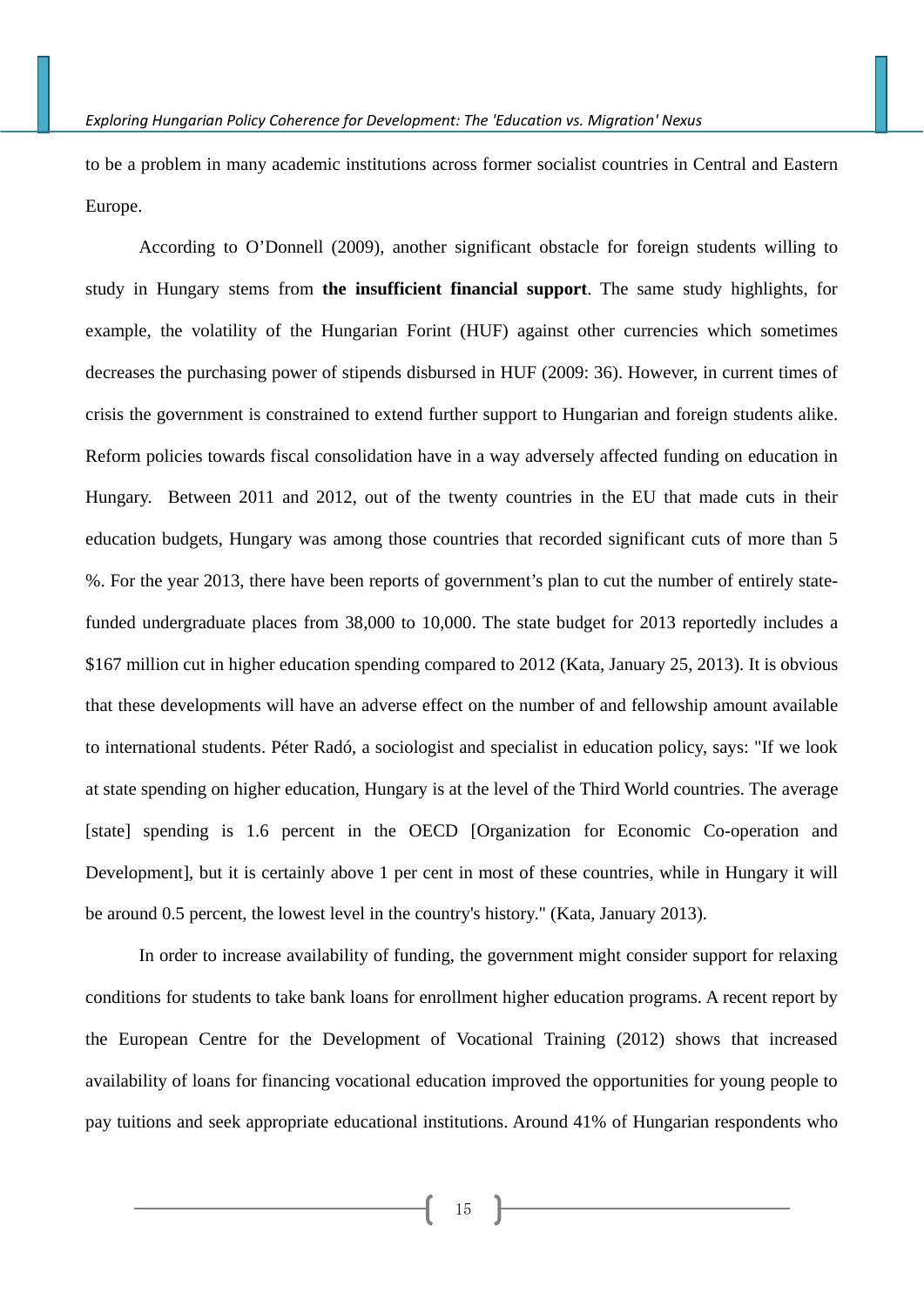borrowed money claimed that they would not have been able to continue their education without loans (2012:96).

# *Policy Recommendations*

- 1) The NGO network represents needs to advocate for an electronic centralized system to be put in place for the better processing of visas and the effective monitoring of all candidates entering Hungary for the propose of studies or otherwise. The system could be designed after the model being used by the UK border agency in the form of the central academic service or CAS which issues a unique identity to every student applying or entering the country for the purpose of education. This ensures that the cases of mistaken identity or unnecessary scrutiny remain at a minimum as all the information related to the purpose of visit and the student's academic destination in the country.
- 2) Advocacy efforts need to be made targeted at the ministry of foreign affairs and the interior ministry to reduce the visa application processing times. The processing time and entry requirements for the students need to be handled separately by the consulates and the presence of honorary consulates in areas with the absence of embassies needs to be ensured.
- 3) Advocacy needs to be conducted targeted towards better coherence between the reformed border guard (absorbed in the Police Department post 2008) and the consulates issuing visas. Especially for students travelling from Eastern European states and African countries special provisions and support letter authority needs to be devolved to the education institutions in the country to ensure that students have complete documentation before arriving at any port or border o Hungary.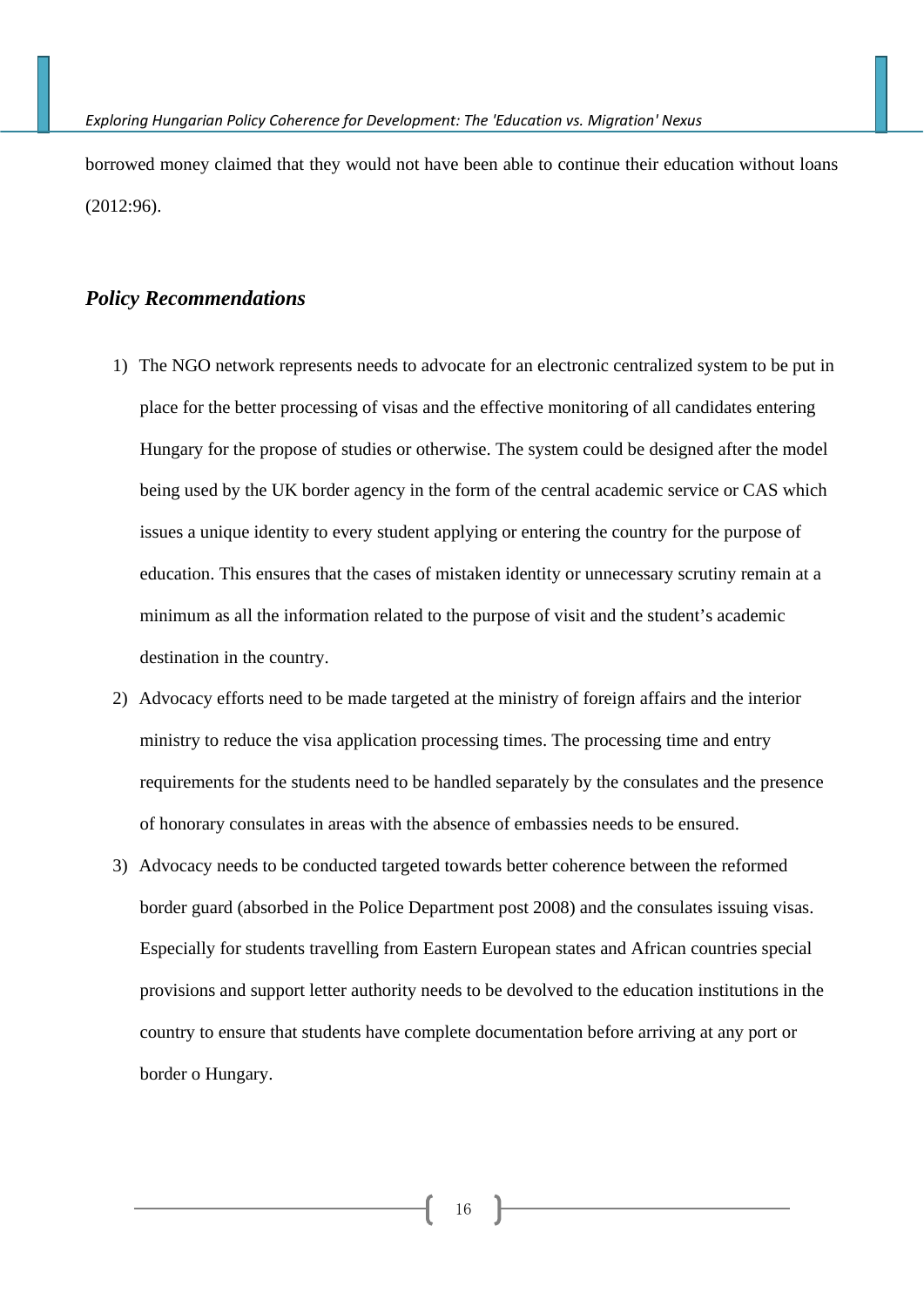- 4) Extensive primary research needs to be undertaken to determine the amount of students who are deterred from participating in preparatory courses in Hungary because third-country national can only obtain a visa for such courses if they have already been accepted in an establishment which has been accredited in Hungary. Since quantitative data is almost impossible to obtain, such research should comprise of interview-based case studies. Such research would enable decision-makers to determine the real cost of this incoherency.
- 5) Up-to-date statistical data on international students labour market participation (particularly whether it is inside of outside Hungary) should be recorded. Without such information, decision-makers are unable to assess the true economic impact of international students and are thus unable to make policy decisions based on evidence. Such data could be obtained by contacting former students in Hungary (electronically or by mail) and asking them to fill out a simple questionnaire. More data could also be collected on the consumption habits of students while studying in Hungary, which would also help to determine the true economic benefits of international students.
- 6) Given what is known about the positive economic benefits of international students, it is imperative that migration policy concerning third-country nationals should not be viewed through the prism of the fight against "illegal" migrants, which has resulted from the fact that there is no official integration policy whatsoever for voluntary migrants. Instead more emphasis should be placed on positive integration in policy-making and positive policies should be enacted. Not only would this prevent the linguistic isolation of migrants (especially Chinese communities), but it would also make the Hungarian labour market more accessible to students after their studies, have a positive economic effect.

# *Concluding remarks*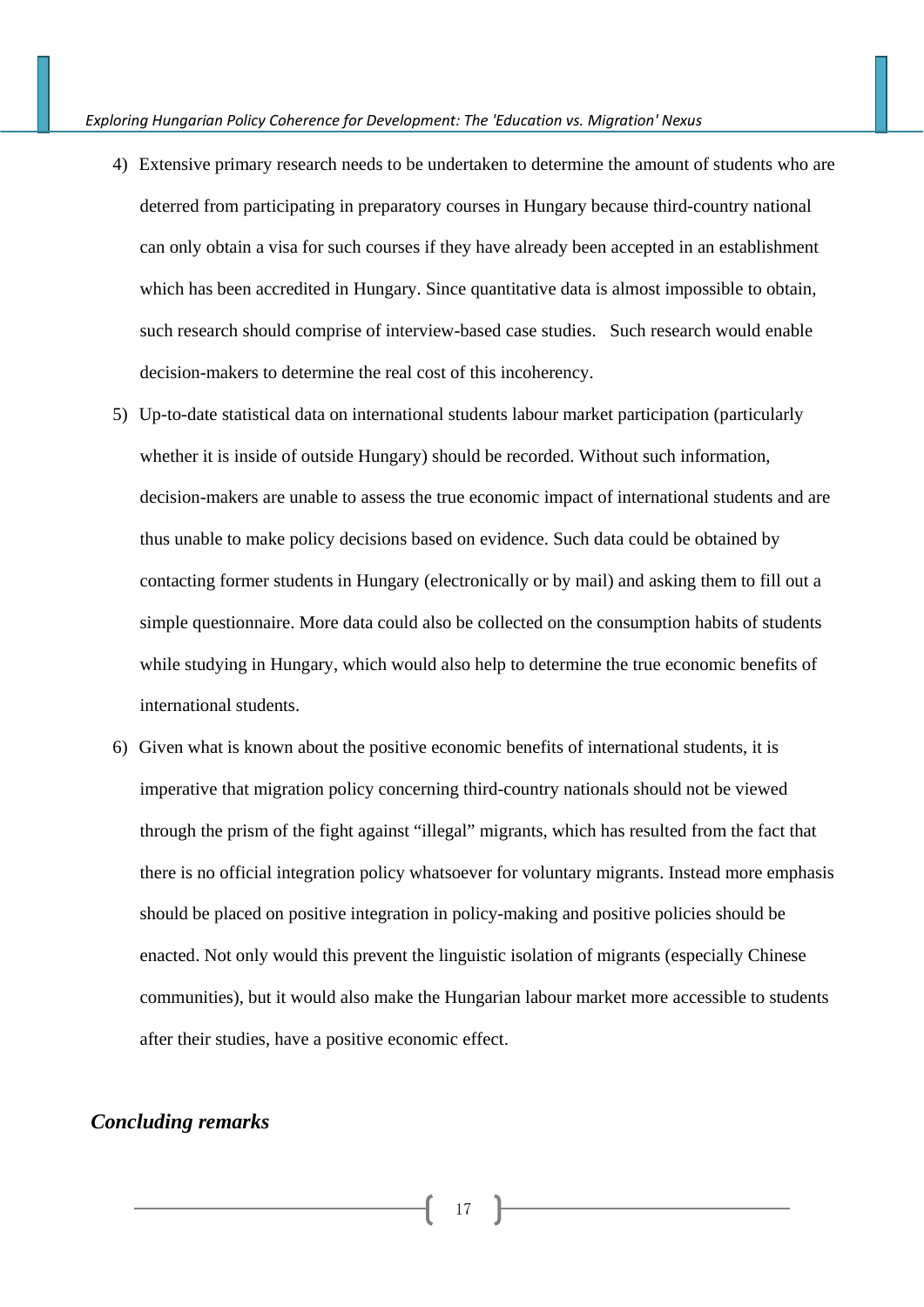A major recommendation is that Hungarian migration authorities should invest more time and money in maintaining **up-to-date statistical records on migration policies**. This would not only ensure greater transparency, but also be beneficial for evidence-based policy-making. Moreover, statistical data on the number of third-country nationals who do not attend preparatory courses in Hungary as a result of the stipulations of the RRTN would help measure the magnitude of the policy coherence. However, more basic statistical data on the number of student who stay in Hungary after graduating from their studies would also be highly relevant and help to explain the extent of the positive economic impact that international students play in Hungary. Some of the funding for this collection could be diverted from the new administrative detention regime (UNHCR, 2012: 3).

Hungarian authorities should seriously consider the **adoption of specific post-educational policy** that traces whether foreign students, especially from the developing world, actually return home after their studies. This is especially important in cases where Hungarian scholarship and other forms of financial assistance are extended under the condition that the beneficiary would return to his or her home country upon completion of the respective educational programme. The government should apply stricter regulation regarding the employment opportunities for such students.

In order to support higher education for foreigners the Hungarian government should think of ways to attract banks willing to **lend money to third-country students**. The credit may be tied with the obligation of the borrowing student to study Hungarian in lieu of attractive interest rate and other relaxed conditions.

The broader implication of this report is that the Hungarian government needs to invest in **awareness campaigns regarding the development aid** obligations. No new projects or improvements in policy coherence would matter, if public knowledge on this area is limited or even non-existent. This also means that authorities should promote internationalization of (higher) education and help foreign students in adapting to national characteristics of Hungary.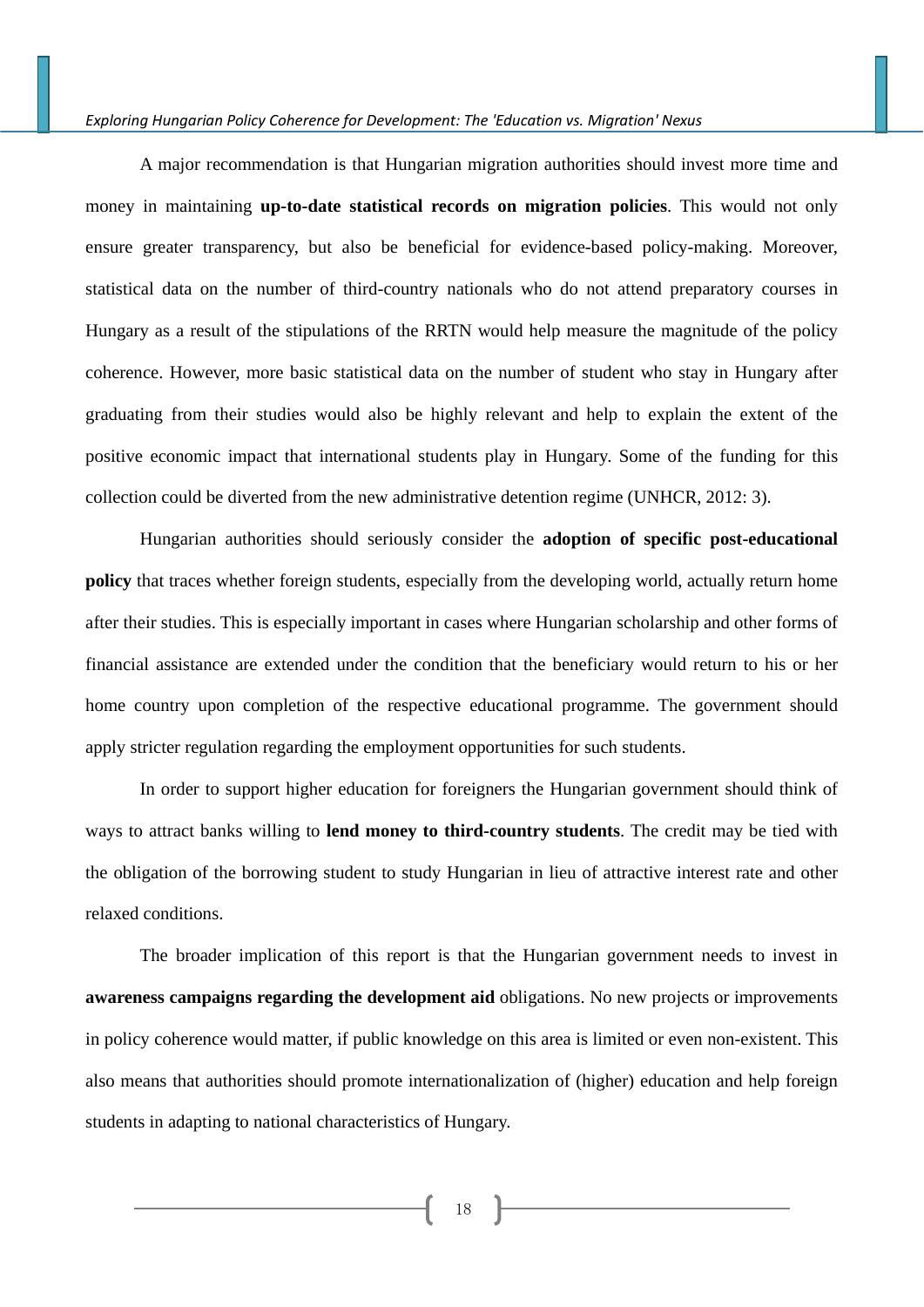# *List of References:*

(CEDEFOP), European Centre for the Development of Vocational Training. *Loans for Vocational Education and Training in Europe*. Luxembourg, 2012.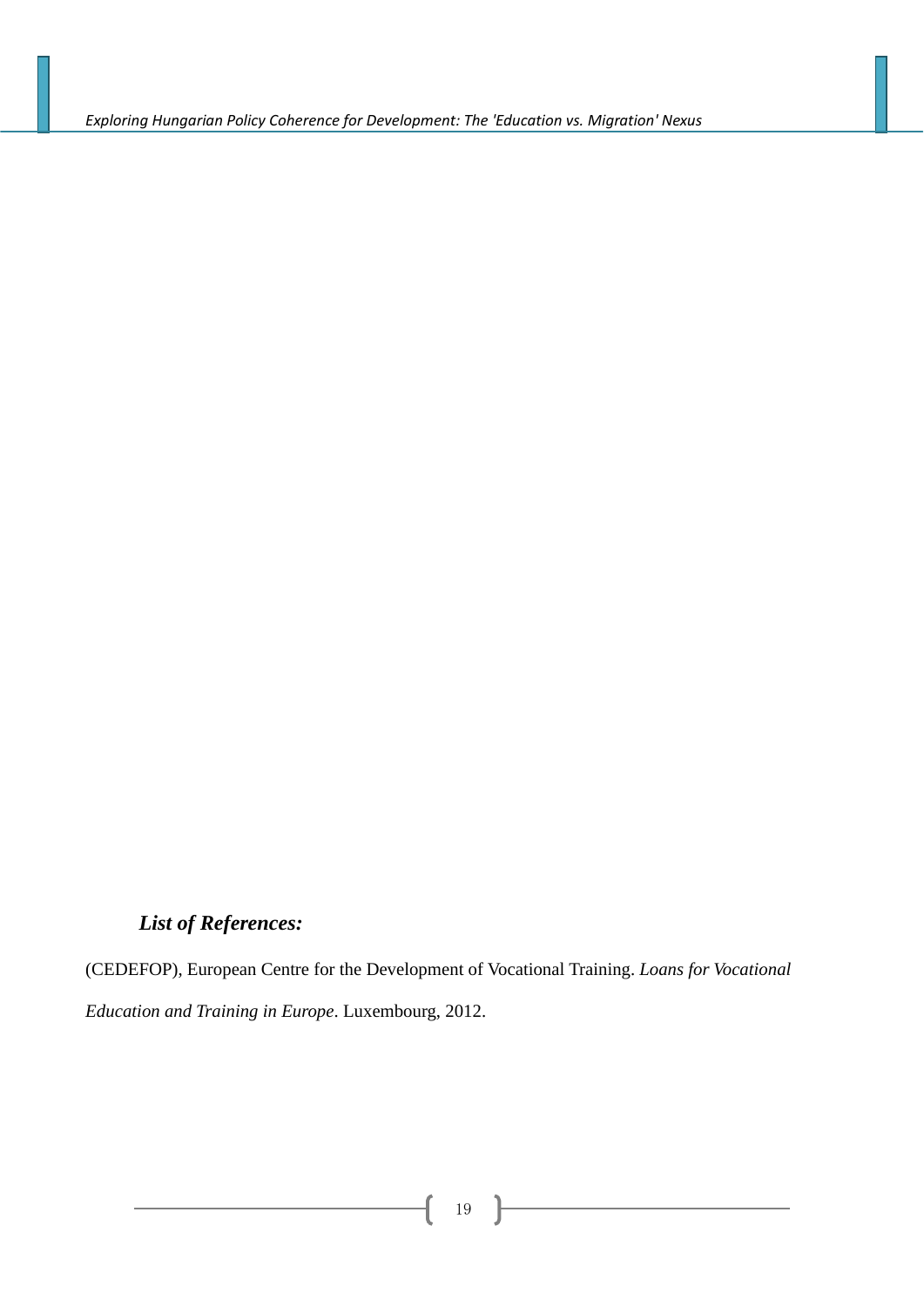Clandestino. *Undocumented Migration in Hungary, Counting the uncountable: Data and Trends across Europe.* Budapest: Corvinus University of Budapest, Institute for Sociology and Social Policy, 2008.

CONCORD-Europe, "Hungary - Aid Watch Report 2012"

http://aidwatch.concordeurope.org/countries/project/hungary/ (accessed 7 May 2013).

Culture, Ministry of Education and. *Come and Study in Hungary: Higher Education Programmes for Foreign Students in Hungary*, 2009.

Eurobarometer. *Europeans' Views on Development Aid Policy Hu (En)*. Brussels: European Commission, 2012.

European Migration Network (2012) *National Report from Hungary on Immigration of International Students to the EU*.Available at: http://emn.intrasoftintl.com/Downloads/download.do;jsessionid=8913997AFE3041FCAD57AC87623 DF951?fileID=3760 [Accessed 7 May, 2013]

Frattini, Franco. 'Providing Europe with the tools to bring its border management into the 21st century', 31 March 2008

Kata, Amon. In Hungary, Pay of Stay. Times for Higher Education (THE), Hungary, January 23, 2013. Available at: http://www.insidehighered.com/news/2013/01/25/students-rally-against-hungarys-plans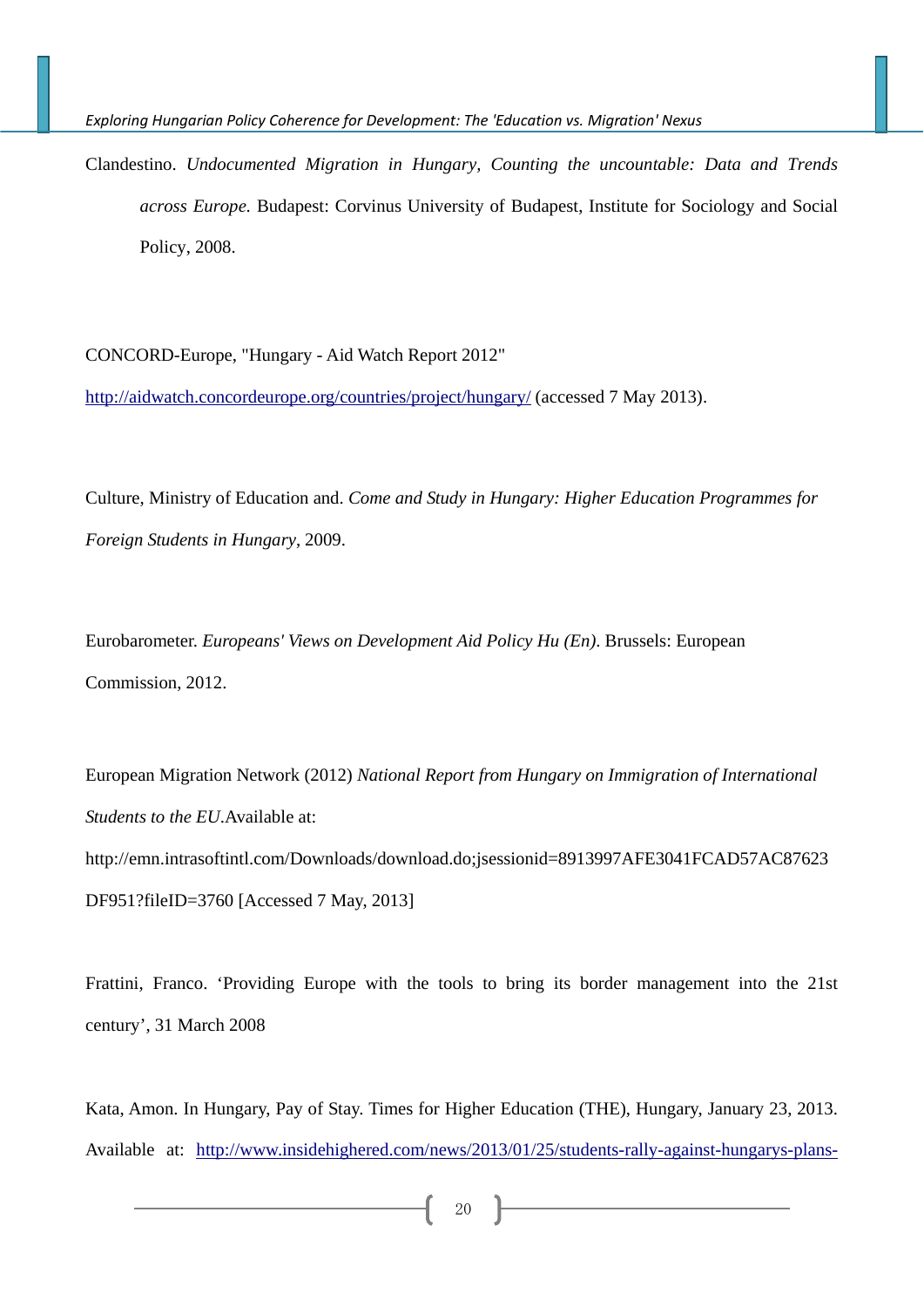higher education

Koppány ,J (2010) *National Migration Report on Hungary*. Artemisszió Foundation. Available at: http://www.miracle-comenius.org/fileadmin/miracle-project/Minority\_Report\_hungary.pdf [Accessed 7 May, 2013]

Lovitt, Jeff and Eva Rybková. *The Challenge of the Eu Development Co-Operation Policy for New Member States*. Brussels: European Parliament, 2007.

Móricz, I (2013) An overview of the migration policies and trends - Hungary. Migration to the Centre.Available at: http://migrationtothecentre.migraceonline.cz/en/ [Accessed 7 May, 2013]

Nyiri, Pal. "New Asian Migration to Eastern Europe: The Case of the Chinese in Hungary." In *The Challenge of Transcultural Diversities: Transversal Study on the Theme of Cultural Policy and Cultural Diversity*, edited by Kevin Robins, 772. Strasbourg: Council of Europe Publishing, 2006.

O'Donnell, Aileen. "Promoting Student Mobility and Exchange in Hungary." Central European University, 2009.

Report on the Hungarian International Development Cooperation Activities in. The Government of Hungary, 2007.